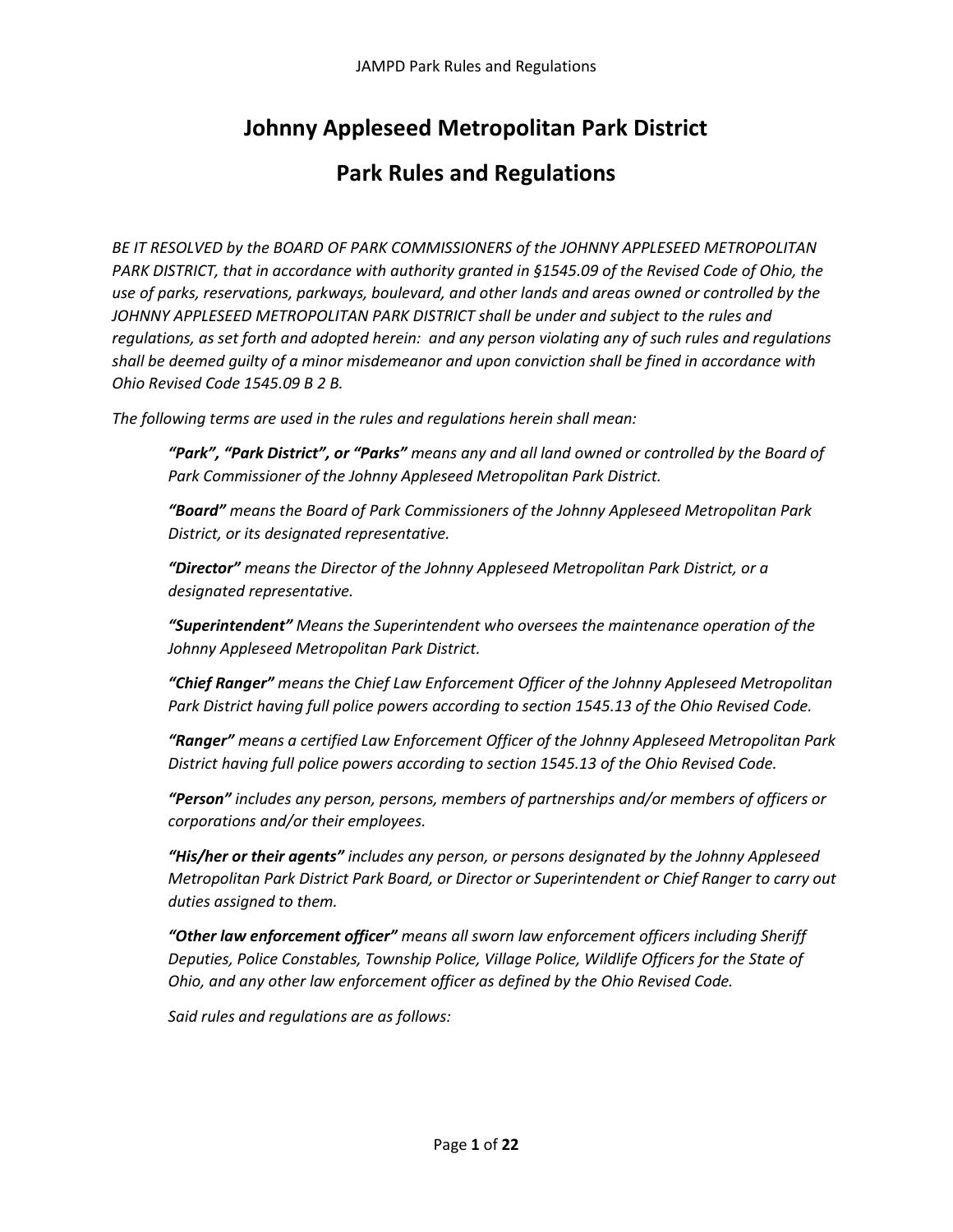# **RULES AND REGULATIONS**

| Section 1:  | <b>Natural Features</b>                             |
|-------------|-----------------------------------------------------|
| Section 2:  | Firearms or Other Dangerous Weapons                 |
| Section 3:  | <b>Game Safety</b>                                  |
| Section 4:  | Conduct                                             |
| Section 5:  | Vendors, Posting and Displaying Signs               |
| Section 6:  | Permits                                             |
| Section 7:  | Hours                                               |
| Section 8:  | Pets                                                |
| Section 9:  | <b>Horseback Riding</b>                             |
| Section 10: | Camping & Fire Regulations                          |
| Section 11: | <b>Fires</b>                                        |
| Section 12: | <b>Ottawa Metro Park Swimming Beach Regulations</b> |
| Section 13: | Swimming & Wading Prohibition                       |
| Section 14: | <b>Aquatic Gear</b>                                 |
| Section 15: | <b>Boating</b>                                      |
| Section 16: | <b>Power Models</b>                                 |
| Section 17: | <b>Sledding and Skating</b>                         |
| Section 18: | <b>Metal Detectors</b>                              |
| Section 19: | <b>Alcohol and Drugs</b>                            |
| Section 20: | Park Ranger Assistance                              |
| Section 21: | Sex Offenses                                        |
| Section 22: | <b>Disorderly Conduct</b>                           |
| Section 23: | Games of Chance                                     |
| Section 24: | <b>Motor Vehicles</b>                               |
| Section 25: | Park Closure                                        |
| Section 26: | Penalty                                             |
| Section 27: | Exemptions                                          |
|             |                                                     |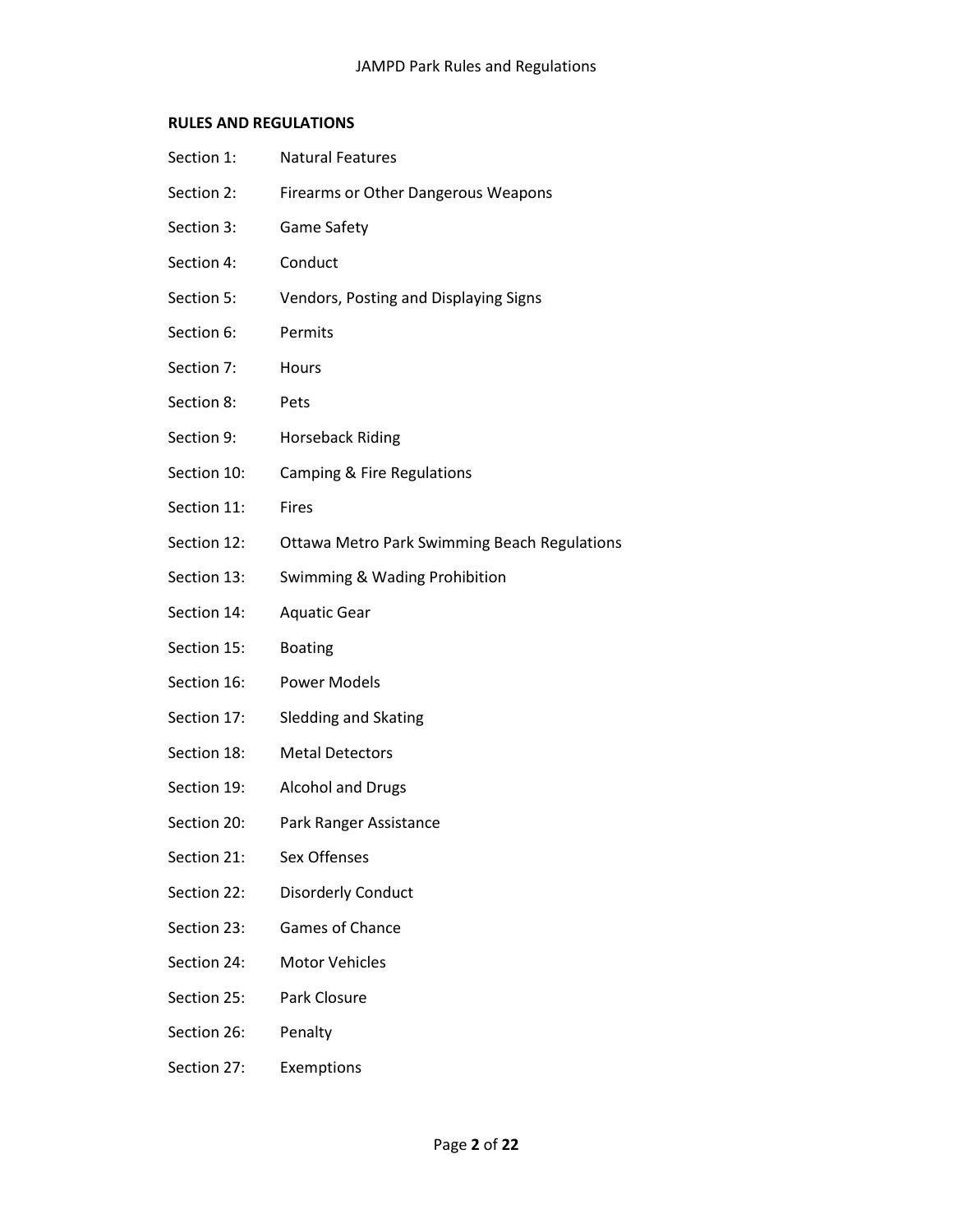# **Natural Features**

# **1.1 Injuring, Removing or Damaging Property and Natural Items**

Within the parks and public lands of the Park District, no person shall without lawful authority or privileged to do so cut down, destroy, remove, girdle, or injure a vine, bush, shrub, sapling, tree, or crops standing or growing therein, or sever, injure or destroy a product standing or growing therein or other thing attached thereto; nor shall any tree, flower, shrub, or other vegetation, or fruit or seed thereof, or soil, or rock, or mineral be removed, injured or damaged; nor shall any form of wildlife, except fish, be injured, damaged or removed without specific written permission from the Johnny Appleseed Metropolitan Park District. (MM)

# **1.2 Littering, Dumping Rubbish and Garbage on Park Property**

No person shall, regardless of intent, throw, drop, discard, place or litter on parklands, waterways, streams, ponds or lakes including refuse, ashes, garbage, and other material resulting from a picnic, camp, or other permitted activity. Such material shall be deposited in appropriate receptacles. In park areas where trash receptacles are not present what is carried in shall be carried out. (MM) (ORC 3767.32)

# **1.3 Littering from Motor Vehicle**

No operator or passenger of a motor vehicle shall, regardless of intent, throw, drop, discard, or deposit litter from any motor vehicle in operation in or adjacent to the park. (MM) (ORC 4511.82)

### **1.4 Pollution, sewage, and noxious materials.**

No person shall, either within or outside of the Park, place or permit to be placed in any river, brook, stream, ditch, or drain that flows into or through Park lands, any noxious or deleterious material which may render Park waters harmful or inimical to the public health, or to animal, vegetation, or aquatic life, or which prevent, limit or interfere with the use of such waters for domestic, industrial, or agricultural purposes, or which may lessen to an unreasonable degree the use and enjoyment of such waters for Park lands for recreational or other Park uses. (MM)

### **1.5 Fishing Regulations**

No person, including nonresidents, sixteen years of age or older, shall take or catch fish or engage in fishing at Lima Lake, the Ottawa River or the Auglaize River, or any other navigable waterway controlled by the State of Ohio, by angling without a valid Ohio fishing license or valid Ohio fishing license exemptions on their person. Any said person shall not use hooks left unattended, traps, spears, gigs, or bows / arrows for fishing or use more than two (2) units while engaged in fishing or have in their possession any fish taken from Park District ponds or lakes that is smaller than any size limitations or greater than daily bag limits. (MM)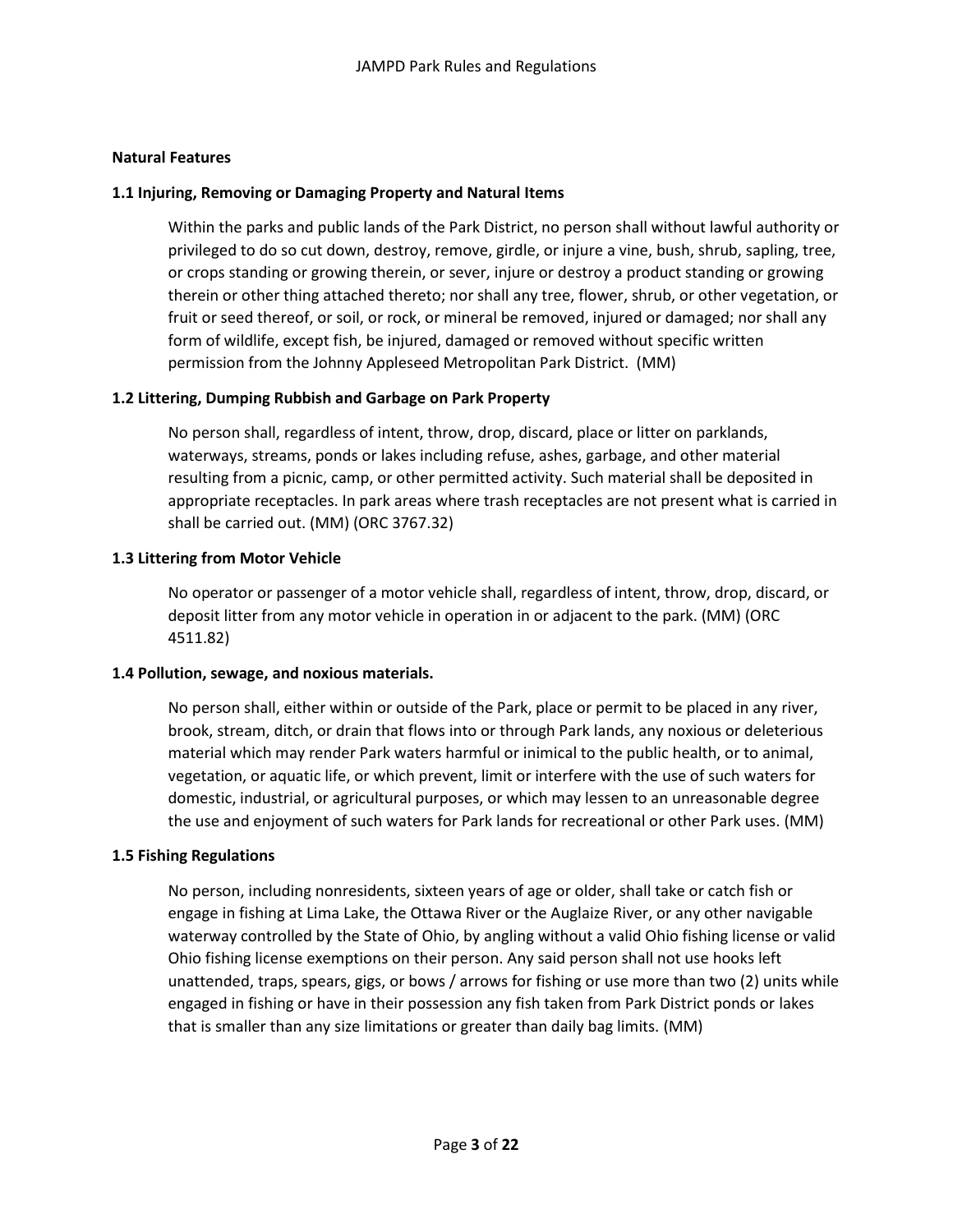# **1.6 Injured Animals**

No person, within the confines of the Park, shall pursue an injured animal on to park property without first obtaining permission from an authorized park ranger or other law enforcement officer. (MM)

# **1.7 Feeding Wildlife Prohibited**

No person shall distribute, leave, or provide any kind of food products for feeding of wild or domestic animals within the confines of the park. (MM)

# **1.8 Spotlighting Prohibited**

No person shall throw or cast the rays of a spotlight or artificial light source from any vehicle upon a public road or highway into any parkland between the hours of sunset and sunrise for the purpose of spotting wildlife. (MM) (ORC 1533.161)

# **1.9 Deposit of Dead Animals**

No person shall put the carcass of a dead animal or the offal from a slaughterhouse, butcher's establishment, packing house, or fish house, or spoiled meat, spoiled fish, or other putrid substance or the contents of a privy vault on parklands, waterways, streams, ponds or lakes. (MM) (ORC 3767.16)

# **1.10 Introduction of Plants or Animals**

No person shall introduce or bring any plant or animal or their reproductive elements into any parklands or waterways. (MM)

# **1.11 Geocaching**

No person, while participating in geocaching within or on any parkland operated by the Johnny Appleseed Metropolitan Park District, shall fail to abide by any established rules or regulations set forth by the required geocaching permit while on park district property. (MM)

\* Geocaching is a recreational activity in which someone "conceals" something for others to try to find using a Global Positioning System (GPS) receiver.

# **1.12 Restricted Areas**

No person shall enter or remain in any restricted or safety zoned area while in or on the Johnny Appleseed Metropolitan Park District property. All such areas shall be posted with appropriate signage stating the area is restricted. (MM)

# **1.13 Leaving Official Trails**

No person shall leave the official and improved trails while visiting natural areas of the Parks without specific written permission from the Johnny Appleseed Metropolitan Park District Board of Commissioners, Director, Superintendent, Chief Ranger, or their agents. (MM)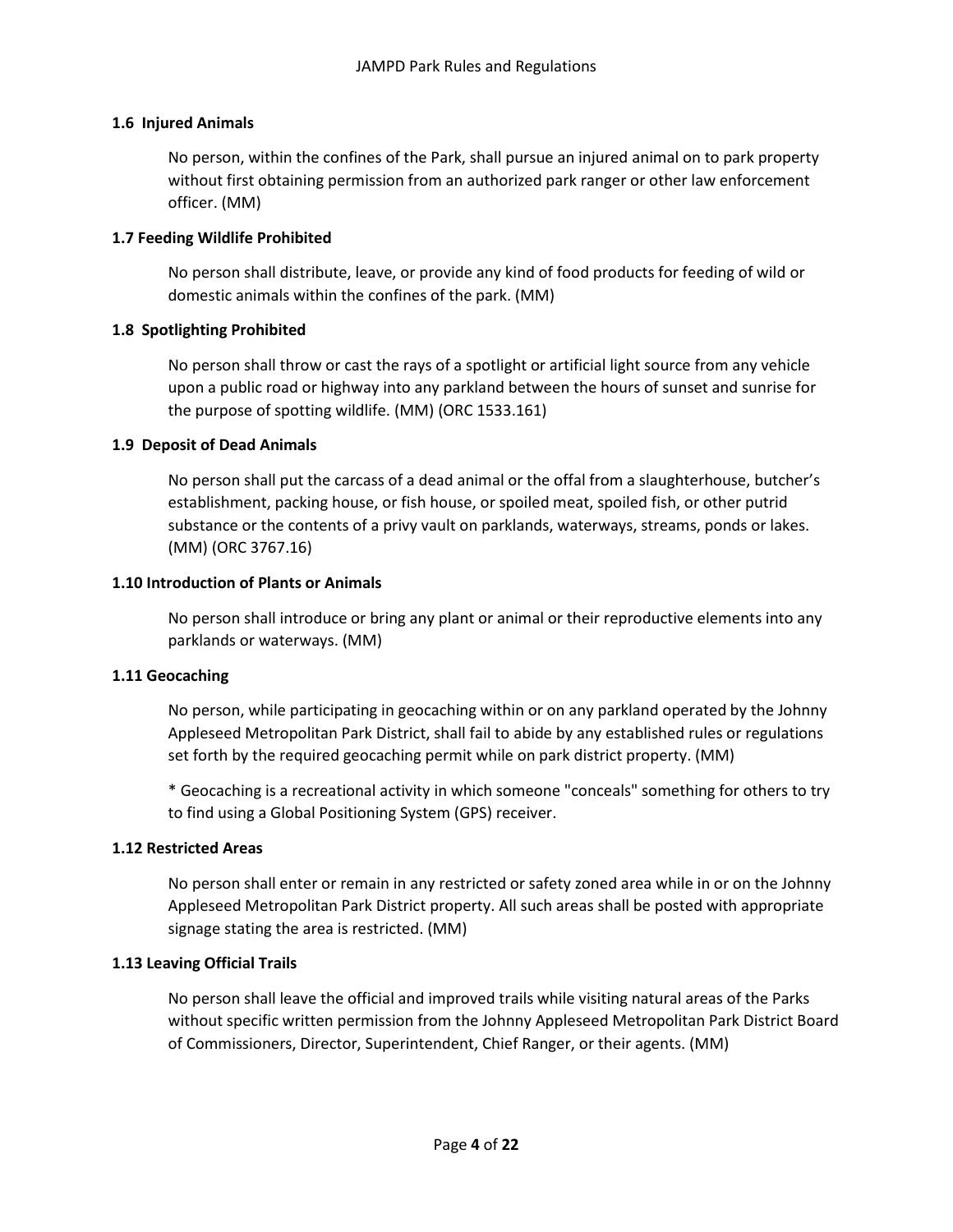# **2.0 Firearms, Weapons, Explosives, etc.**

# **2.1 Right to Carry**

No person, except Rangers, or other law enforcement officers, and those persons in compliance with Ohio Revised Code (2923.12) regarding Concealed Carry shall possess or conceal any weapon or dangerous ordinance while in the Parks. (MM)

# **2.2 Hunting or Fishing with Firearm or Deadly Weapon**

No person shall engage in the hunting or fishing of wildlife, with a gun or bow and arrow; on lands or waters operated by the Johnny Appleseed Metropolitan Park District except on parklands or waters that are designated by the Park District. Firearms or weapons permits may be obtained from the Park District in writing to allow firearms or weapons on park district property for special events, programs, functions, organizational events, or in certain designated areas. (MM)

# **2.3 Discharging of Firearms or Weapons**

No person, except Park Rangers or other law enforcement officers or other authorized persons shall discharge any firearm while within the confines of the park. (MM)

# **2.4 Fireworks and Explosives**

No person, except Park Rangers or other law enforcement officers, shall possess or set off any fireworks or other explosive substances in and upon park grounds except by specific written permission granted by the Director or his/her agents. (MM)

### **2.5 Airsoft, Paint, or Water Balling**

No person shall possess or discharge any device capable of propelling a solid projectile (BB/airsoft), or capsule which upon impact with a person or object will release a dye or colorant or water (paintball/water ball) within or on park property. (MM)

### **2.6 Bows and Arrows**

No person shall release an arrow from a bow, crossbow, or longbow within the Park District other than in designated archery areas and archery ranges. Persons using designated archery areas and archery ranges must do so with due regard for the safety of others. (MM)

### **3.0 Required Game Safety**

# **3.1 Horseshoes and Play Equipment**

Playing of horseshoes, lawn darts, disc golf or other games with play equipment shall, for the safety and welfare of other persons using the parks, be confined to areas set aside and/or designated for such purposes and with due regard for the safety of others. (MM)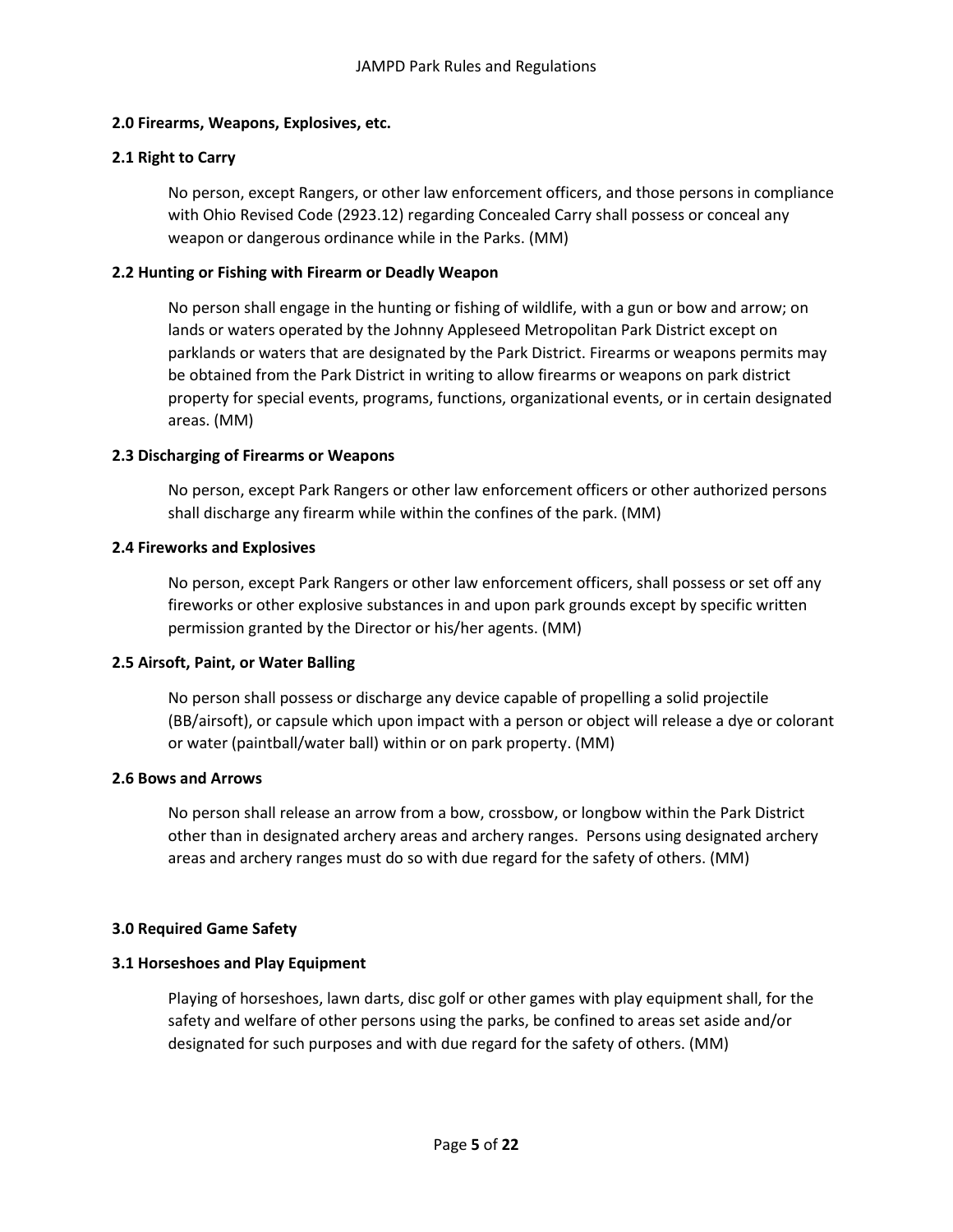# **4.0 Conduct**

### **4.1 Failure to Disperse**

Where five or more persons are participating in a course of disorderly conduct and there are other people in the vicinity whose presence creates the likelihood of physical harm to persons or property or of serious public inconvenience, annoyance, or alarm, a Park Ranger or other law enforcement officer may order the participants and such other persons to disperse. No person shall knowingly fail to obey such order. (MM) (ORC 2917.04)

# **4.2 Preservation of Good Order in the Park**

No individual or organization shall conduct, sponsor, or promote any public meeting, concert, theater, athletic event or other public activity in the Johnny Appleseed Metropolitan Park District without prior written authorization of the Park District Board, or the Director, or Superintendent, or Chief Ranger or his/her agents. No event or activity sponsored or promoted by any individual or organization shall be permitted if in the opinion of the Park District Board, or the Director, or Superintendent, or Chief Ranger or his/her agents, it will constitute hazards and dangers to the personal safety of the participants or other park visitors; endanger peace and good of the order in the parks; interfere with the regular and normal use of the facilities and activities by the park visitor; or which is inconsistent with the use of the parklands for park purposes. (MM)

# **4.3 Loitering Near Toilets**

No loitering is permitted in or near toilet buildings within the Johnny Appleseed Metropolitan Park District and no person shall enter or be in any toilet room set apart for the opposite sex except park maintenance employees or Rangers or other law enforcement officers on duty. (MM)

"Loitering" includes the following activities: lingering, hanging around, delaying, sauntering, and moving slowly about, where such conduct is not due to physical defects or conditions.

# **4.4 Open Container- Motor Vehicles**

No person shall have in the person's possession an opened container of beer or intoxicating liquor while being an operator or passenger in or on a moving or stationary motor vehicle on any road in or adjacent to park property used for vehicular travel or parking. (MM) (ORC 4301.62B4 / B5)

### **4.5 Tampering with Park Property**

No person shall tamper, move, deface, or damage any property owned or operated by the Johnny Appleseed Metropolitan Park District for any purpose. (MM)

### **4.6 Aerosol Paint Cans**

No person shall carry on or about his/her person a container capable of propelling paint by means of a gaseous charge. (MM)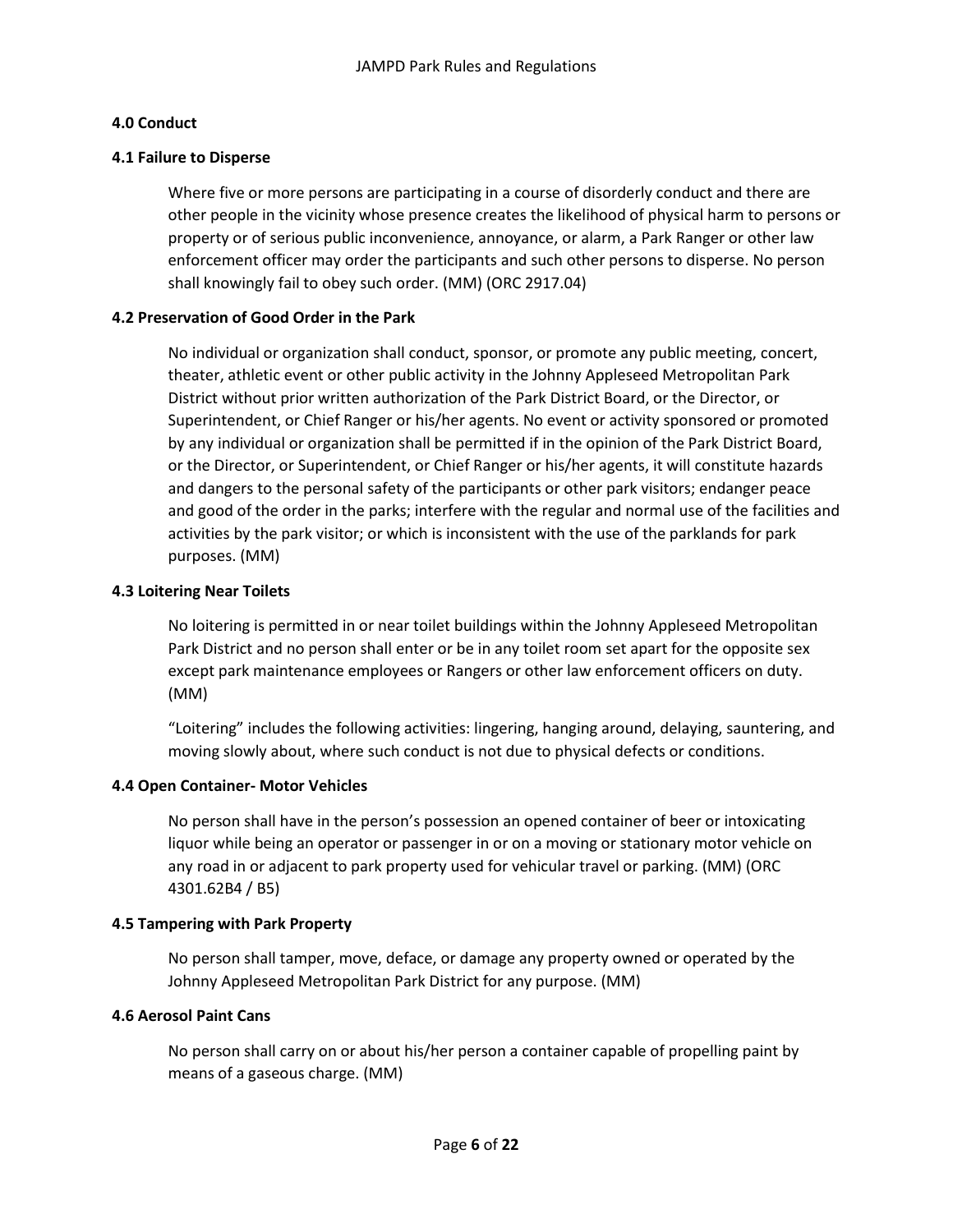# **4.7 Tobacco Products Prohibited**

No person shall use tobacco products in any enclosed park facilities or other designated areas within the Johnny Appleseed Metropolitan Park District. All such facilities and areas shall be posted with appropriate "No Smoking / Tobacco" signage. (MM)

# **4.8 Facility Cleanliness**

No person shall utilize any structure, facility, or area operated by the Johnny Appleseed Metropolitan Park District and upon vacating said structure, facility, or area, cause it to be left in an unsanitary or unclean manner or condition. (MM)

# **4.9 Obeying Posted Signage**

No person shall disregard posted signage, whether temporary or permanent, within the Park District unless otherwise directed to do so by the Chief Ranger, Park Ranger, or their agents. (MM)

# **5.0 Vendors, Begging, Signs and Billposting**

# **5.1 Vendors**

No person shall sell or offer for sale any article, thing, privilege, or service within the Johnny Appleseed Metropolitan Park District, unless they have written permission from the Park District Board of Commissioners, Director, Superintendent, Chief Ranger, or their agents. (MM)

# **5.2 Begging**

No person shall beg, hawk, peddle, or solicit anything of value within the Johnny Appleseed Metropolitan Park District (MM)

### **5.3 Signs and Billposting**

No person shall post any advertisement, poster, sign, handbill or placard of any description upon any building, vehicle, tree, post, fence, billboard, or other structure; nor shall any person give or handout to or approach or solicit another person with any item, leaflet, advertisement, poster, sign, handbill or placard of any description without written permission from the Johnny Appleseed Metropolitan Park District Board of Commissioners, Director, Superintendent, Chief Ranger, or their agents (MM)

### **6.0 Park Use Permits**

### **6.1 Permits and Agreements**

Use of the Johnny Appleseed Metropolitan Park District, under certain circumstances will require a rental agreement and /or special use permit. By making a reservation, you agree to abide by the rules/regulations set forth herein as well as all rules/regulations of the Johnny Appleseed Metropolitan Park District. Reservations may be revoked for violation of Park District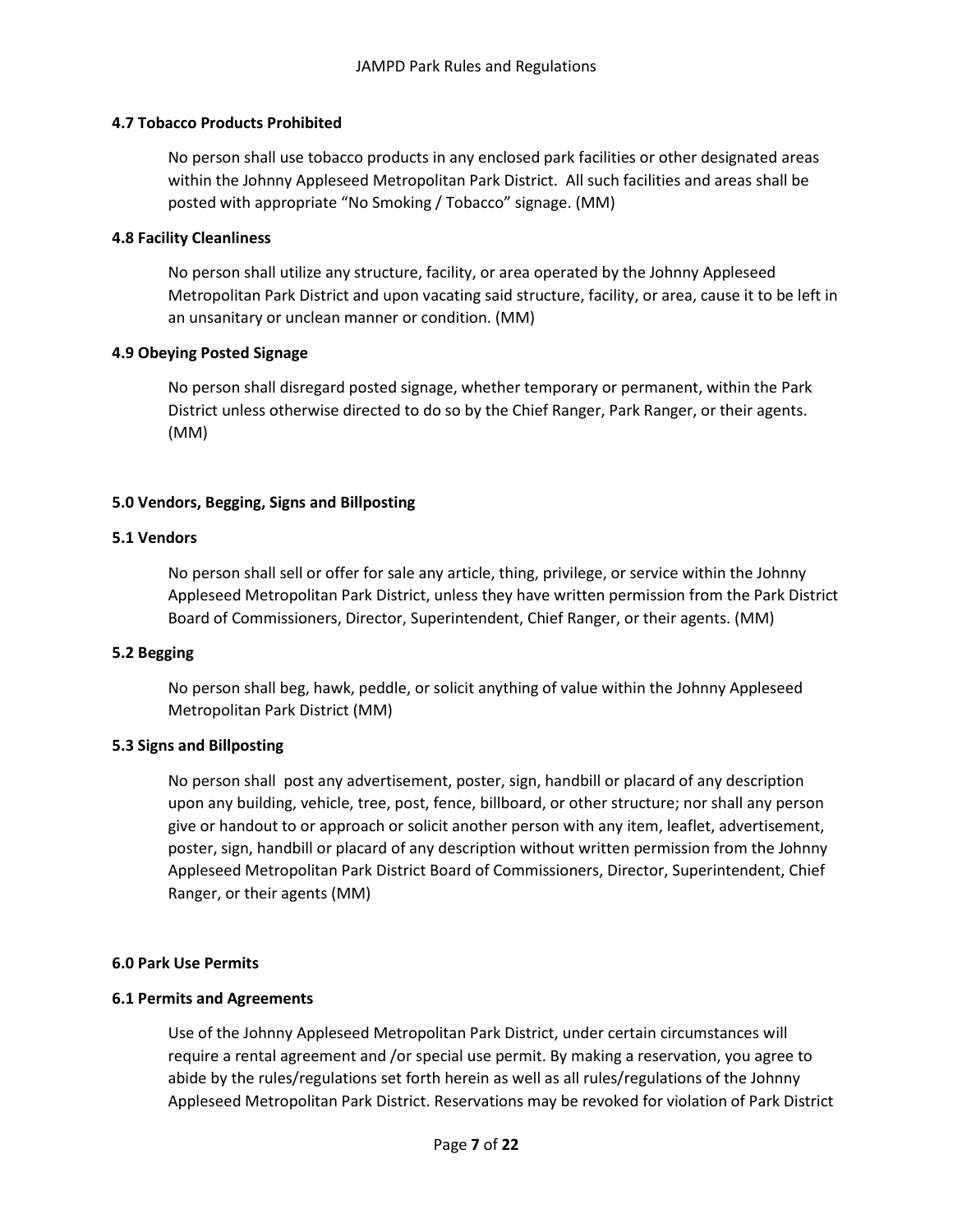Rules. Use of shelter houses or other rental facilities are restricted to persons that have reserved and satisfied payment for, if any, said shelter house or other rental facility. A copy of the reservation permit will be posted by Park District personnel on the reserved facility prior to the scheduled time of use. The reserving group should carry their copy of the permit for verification of reservation. Facility must be vacated by unauthorized persons ½ hour before the specified time. Removal of posted permit is prohibited. If shelter house or other rental facility has not been reserved, it may be used by any park visitor on a first come first serve basis. (MM)

# **6.2 Rental Facilities**

No person shall use reservable facilities including shelters, portions of the picnic areas, certain designated parking areas, camping areas, horse trails, fields or any other reservable area without a Johnny Appleseed Metropolitan Park District use permit. A Park Use Permit may be issued to persons upon their application and payment of a fee, if any, as set by the Park District. Any person or persons who have been issued a Park use permit from the Johnny Appleseed Metropolitan Park District and fails to abide by any rule or regulation set forth in this document is subject to citation, fine and court action. (MM)

# **6.3 Special Park Use Permit**

No person who has been issued a special park use permit from the Johnny Appleseed Metropolitan Park District shall fail to abide by all rules and regulations set forth as part of said special park use permit. (MM)

# **6.4 Unlawful Assemblage**

No person shall collect in bodies or crowds for unlawful purposes or in a riotous fashion or intending to annoy, harass, or inflict property damage or bodily injury upon another person or persons (MM)

# **7.0 Park Hours of Operation**

# **7.1 Curfew**

No person, vehicle, boat, or animal controlled by persons shall be permitted to enter, remain, stop or park within the confines of the park, parkways, or roadways adjacent to the park before and/or after the posted park times of operation, except in emergency or with special permit for just cause issued by the Johnny Appleseed Metropolitan Park District or except at the separate park centers or other special facilities where other authorized and posted hours are designated by the Board. (MM)

# **7.2 Removal of Vehicle after Curfew**

Any vehicle left within the confines of the park before and/or after the posted park times of operations, shall be in violation of park curfew and be subject to removal (towed) at the owner's/operator's expense. (MM)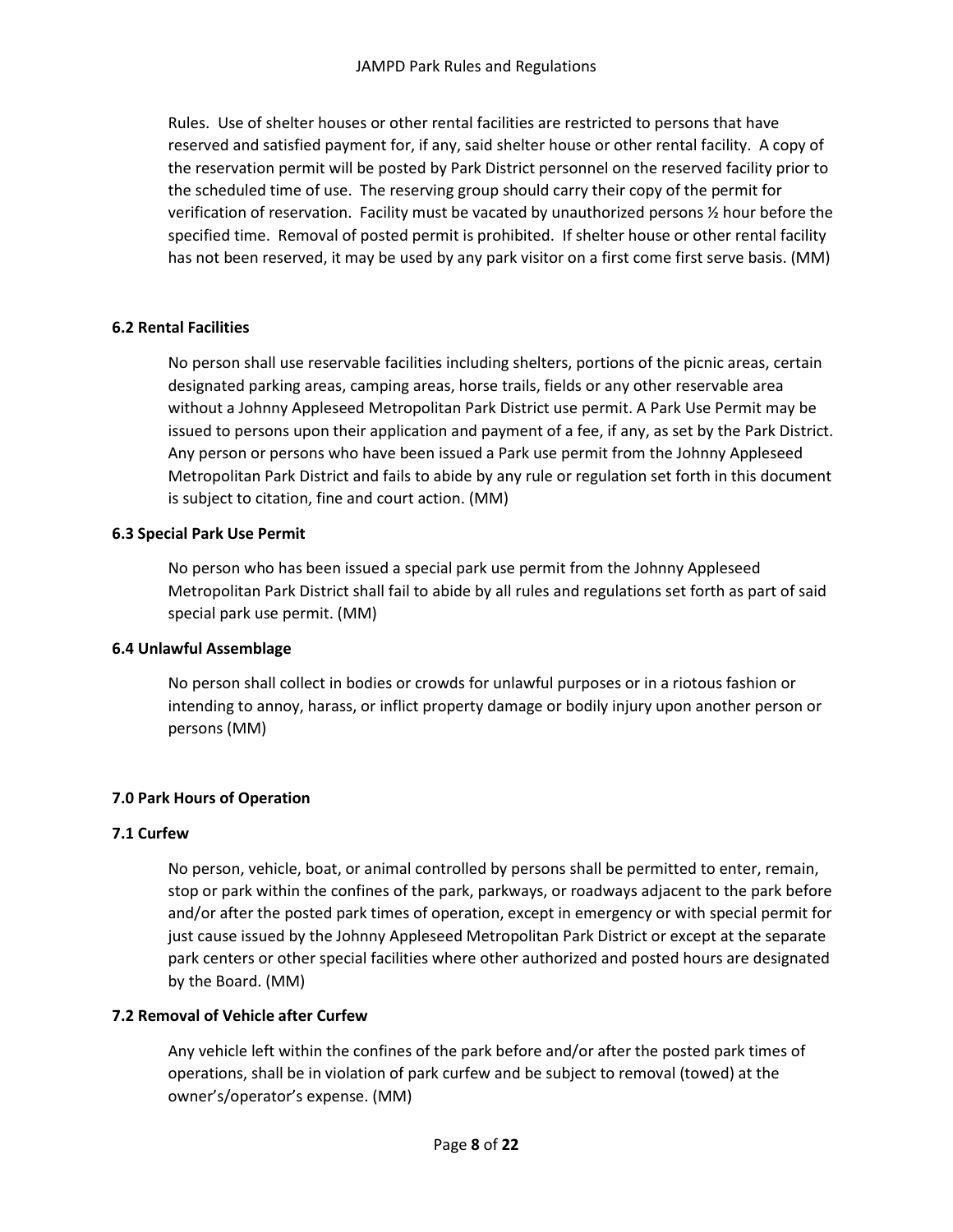# **8.0 Control of Pets**

### **8.1 Dogs, Cats and Other Animals**

Dogs, cats and other domestic pets, household or exotic animals are prohibited in the parks except under the conditions stated below. No person shall permit such pet or animal to enter a park, or run at large in a park or remain unattended at any time while in the park. All such pets and animals shall be controlled at all times when permitted in the park on a leash not more than eight feet long attended by and under the immediate control of the owner or another. The owner of such a pet or animal shall remove animal waste from any areas of the park grounds and must be carrying at all times a visible means of collecting and disposing waste properly in designated areas. Owners must comply with all state and local health and licensing requirements and any constraints imposed by law, ordinance or regulation. Waste removal shall be waived for the owner of an assist dog. (MM)

# **8.2 Abandonment of Domesticated or Wild Animals**

No person shall release or abandon any domesticated or wild animal upon any park property. (MM)

### **8.3 Mistreatment of Domesticated or Wild Animals**

No person shall mistreat or abuse any domesticated or wild animal within the park. (MM)

### **8.4 Removal of Barking or Unruly Animals**

If the menacing attitude of any animal under the control or supervision of any person within any area of the park incites fear in other persons, or if the animal disturbs the quiet enjoyment by other persons of any area within the park by constant barking, whining, howling, crying or other sharp, excessive outcries, or other means, a Park Ranger or other law enforcement officer may direct that the animal be removed by the owner or handler from any area. (MM)

### **8.5 Pets Prohibited in Play Areas**

Pets are not permitted in play equipment areas in the park. (MM)

### **8.6 Pets Prohibited on Trails**

Where posted, pets are prohibited on hiking trails. (MM)

### **9.0 Horseback Riding**

### **9.1 Riding Permit and Area Misuse**

Persons shall only use, ride or drive any horse or other animal upon bridle paths designated and established for horseback riders while within the park. (MM)

### **9.2 Areas Where Horses are Permitted**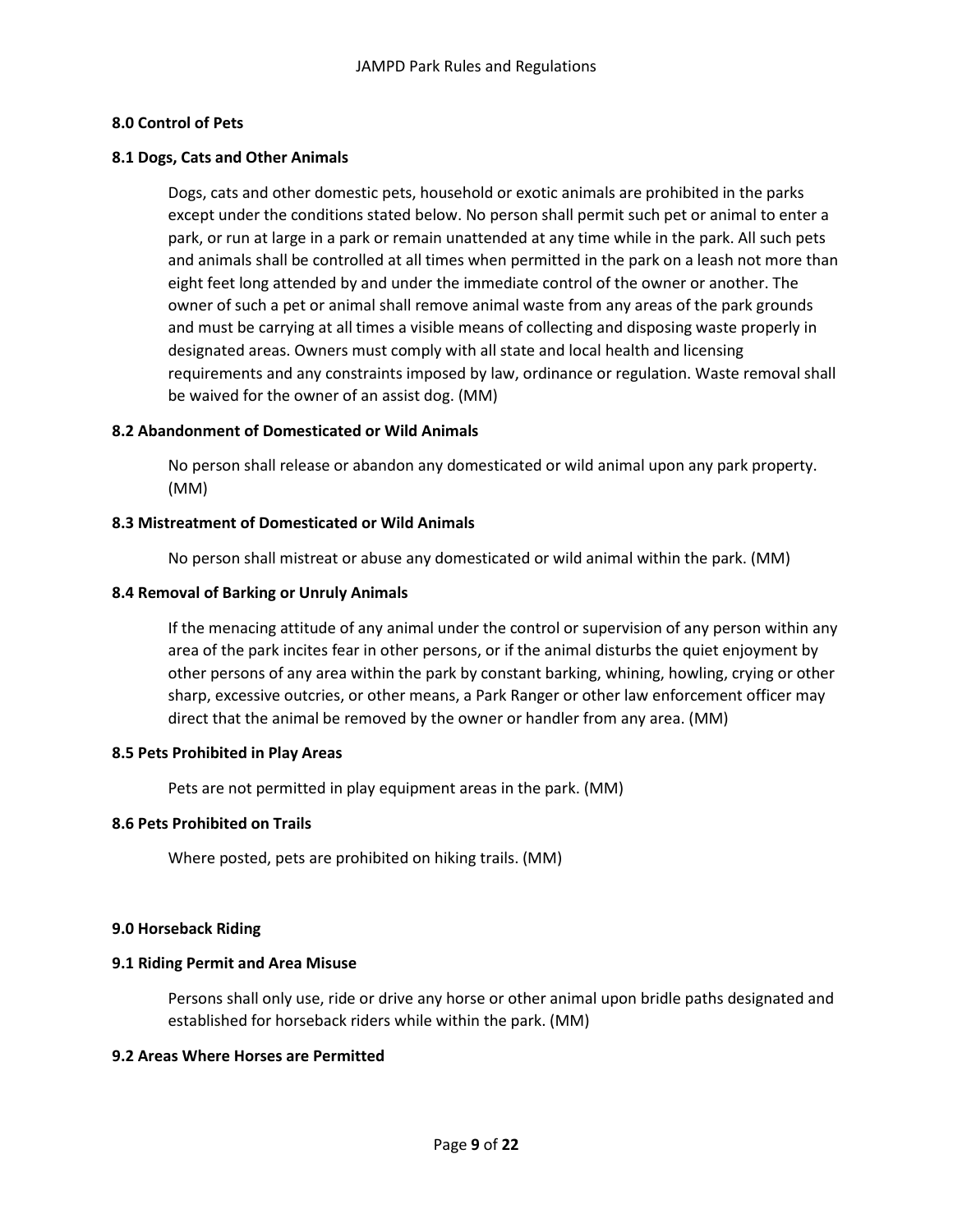Horseback riders shall stay on the designated bridle trails when away from the stable areas and are not permitted elsewhere in the park or on bridle trails when surface conditions are too soft due to wet weather. (MM)

# **9.3 Horseback Riding Safety**

No person shall ride a horse along any bridle trail without due respect for other riders, vehicles, or pedestrians or so as to endanger the life, limb, or property of any person while in lawful use of the park. (MM)

# **9.4 Leaving Horses Unattended**

No person shall leave a horse unattended within the park other than for purpose of stabling at a designated stable area. (MM)

# **9.5 Horseback Riding Only**

No person shall use, ride, or drive any horse or other animal driven cart, wagon, sled, or other conveyance upon any park trails other than designated bridle trails. (MM)

# **10.0 Camping**

# **10.1 Camping, Lodging or Sleeping without Permission**

No person shall establish or maintain any camp or other temporary lodging or sleeping place within the Park District other than the Ottawa Metro Park Campground without a-specific written permission from the Johnny Appleseed Metropolitan Park District Board of Commissioners, Director, Superintendent, Chief Ranger, or their agents and payment of a fee, if any, as may be set by the board. (MM)

**The following rules apply to the Ottawa Metro Park Campground. Persons utilizing the campground may be asked to leave at any time for violating any of the campground rules or park rules.**

### **10.2 Hours**

All Ottawa Metro Park Campground campsites are assigned on a "first come, first serve" basis. Check out time 12:00 noon. Any camping unit remaining on site beyond check out time will be charged an additional daily fee and or removed at owner's expense. Renewals shall be made before 11:00 a.m. Check in after 3:00 p.m. Campers that arrive before 6 a.m. will be charged for the previous night. (MM)

### **10.3 Rates**

Ottawa Metro Park camping rates are set annually by the Park Board. There are no refunds or rainchecks. (MM)

### **10.4 Registration**

All campers must register. Campers are permitted to choose a site of their choice and return completed registration and payment envelope into drop box located at the Shower House. Last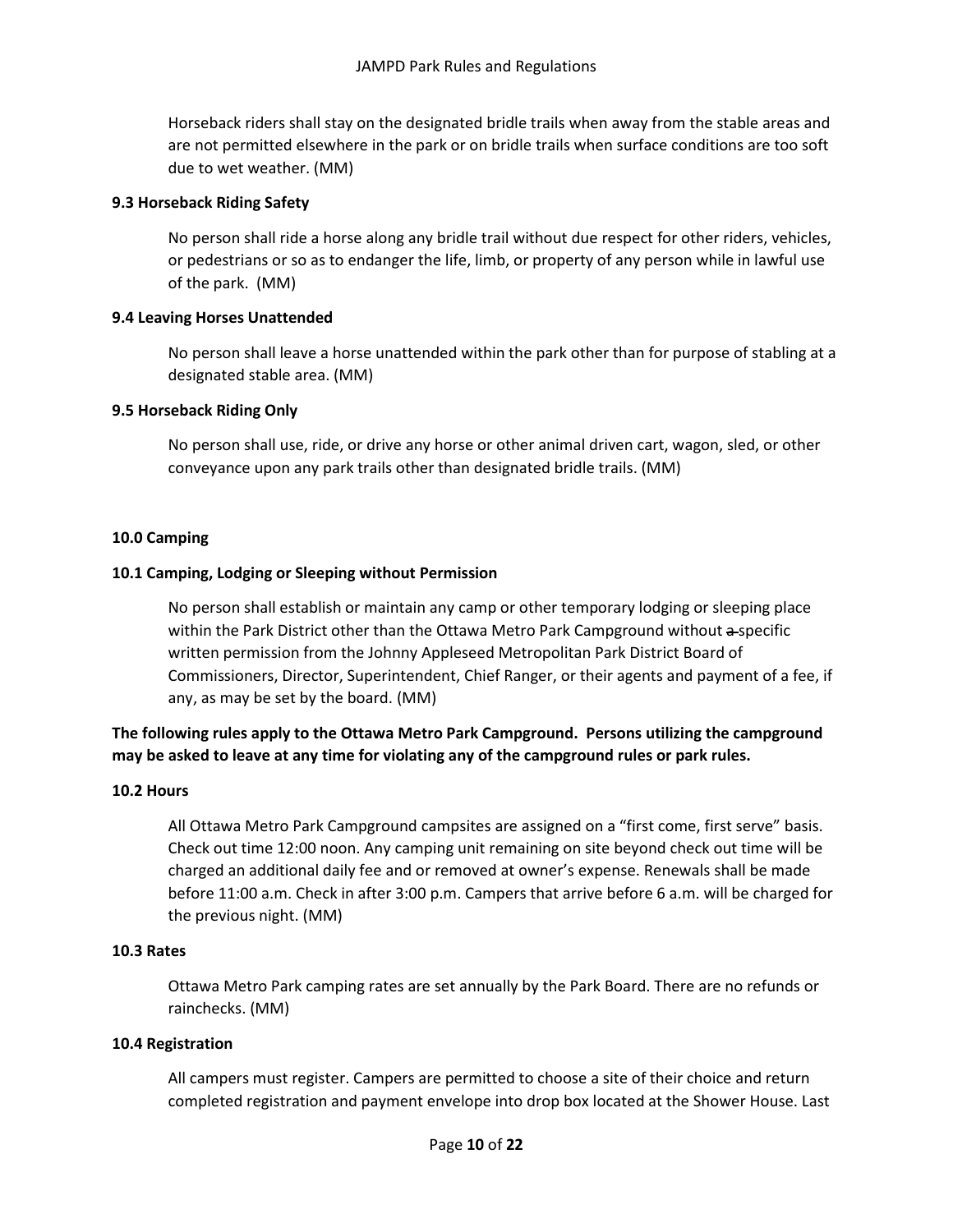copy of the registration form must be on site post at all times. Vehicle form shall be placed in window in front of the steering wheel of vehicle in plain sight. Park personnel will be processing registrations on a continual basis. Persons must be 18 years old to register and must be present during registration period. (MM)

# **10.5 Length of Stay**

The maximum number of camping days shall be limited to 14 days in any 21 day period. (MM)

# **10.6 Camping Units and Occupancy**

A campsite shall not be occupied by more than two tents, or one tent and one mobile camping unit. A shelter for dining purposes shall be authorized in addition to other units of camping. Said shelter shall not be used as a sleeping area. Specific requests other than what is listed may be approved by Park Personnel. Maximum floor space is not to exceed 300 square feet per site. Campsites are for overnight camping only. Campsites cannot be used for picnicking or day use without payment of camping fee. There shall be a maximum of 6 persons per site. (MM)

# **10.7 Campsite Use**

Campers shall not hang lanterns on trees and shrubs. No object may be driven into any tree, shrub, sign, building, or other object or structure in the campground. Trenching or digging in the campground is prohibited. Due to underground utilities, no posts or stakes over 12" in length are permitted to be driven into the ground. One picnic table is allotted per site. Tables are not to be moved from site to site. (MM)

### **10.8 Quiet Time**

Quiet time is from 11:00 p.m. to 7 a.m. Visitors are allowed in the campground between the hours of 7:00 a.m. and 11:00 p.m. (MM)

# **10.9 Pets In Campground**

Pets must be kept on a leash at all times or otherwise restrained on a leash 8 feet or less in length. Do not leave pets unattended. All pets must have current inoculations for rabies as prescribed by the camper's state of residence. Pets shall not be tied to trees or shrubs. Campers must clean up after their pets and place waste in trash receptacles. Campers unable to control their pets may be asked to leave the campground. Pets are prohibited from the shower house and beach facility. (MM)

### **10.10 Campfires**

Fires are permitted within the fire rings provided. The size of the fire shall not exceed that which is the minimum size needed to cook. Fires must be attended at all times. Burning of any trash or refuse in the campground is prohibited. Fire rings are not to be moved. Gathering firewood from within the Park is prohibited. (MM)

### **10.11 Waste Disposal**

The dumping or disposal of any gray water, septic effluent, etc. upon the ground is prohibited. Containers holding gray water or septic holding tanks must be covered and/or enclosed to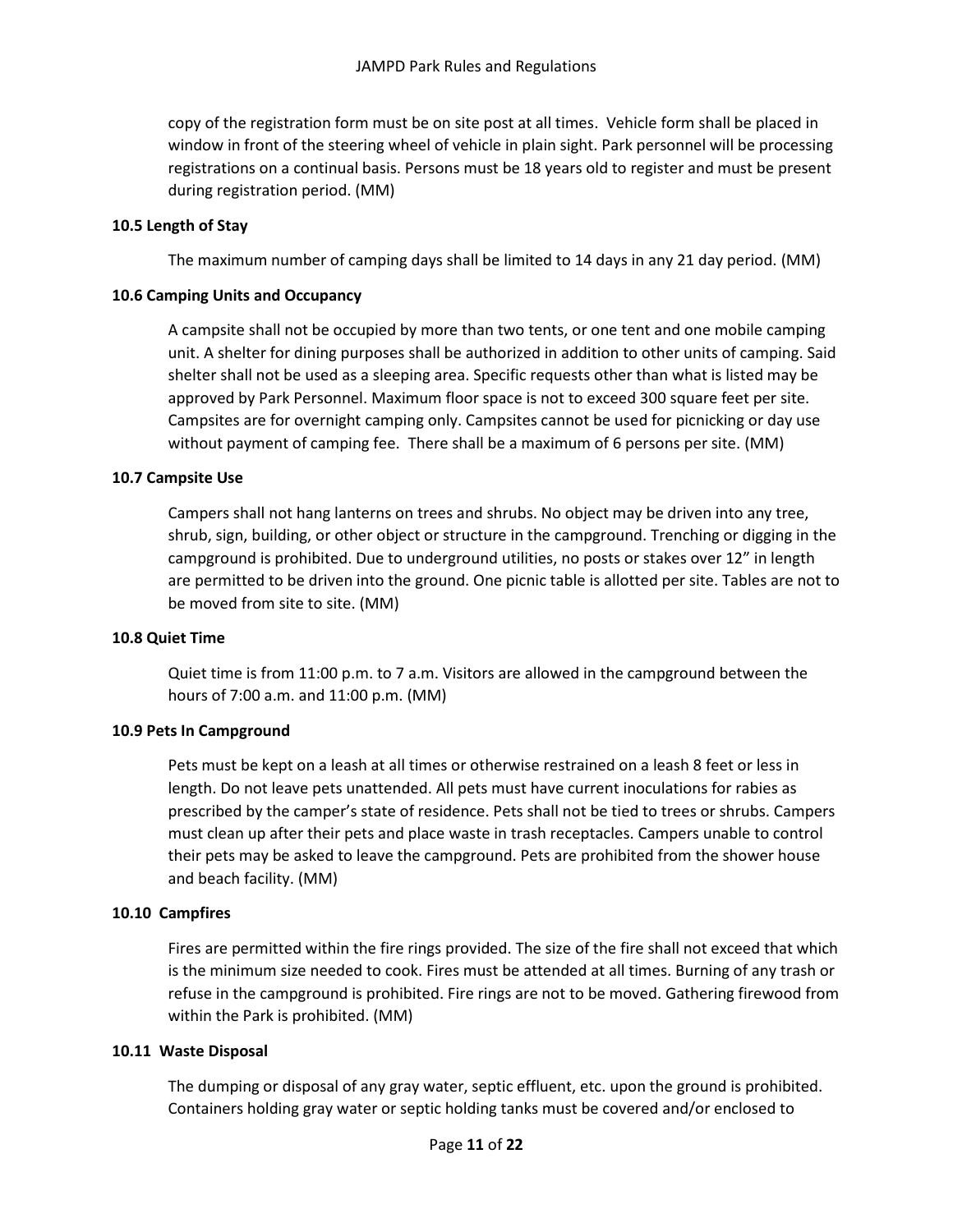prevent any discharge in the event it is accidentally spilled. Gray water is to be disposed of at the gray water stations. Holding tank contents are to be disposed of at the dump station. Facilities within the campground, including the gray water and holding tank dump station are not to be used by anyone other than registered campers. (MM)

# **10.12 Campground General Provisions**

- Bicycles are allowed on Park roadways and paved bike paths between the hours of sunrise and sunset. (MM)
- The use of motorbikes, motorcycles, and motor scooters in the Park is restricted to roadways for use in entering and exiting only. Operators must possess a valid driver's license. Vehicles must be properly muffled and must stay on paved roadways. (MM)
- Campsites shall not be used as a base of operations for conducting any type of business nor shall any dangerous chemicals, explosives or other dangerous materials not associated with camping be permitted. (MM)
- Vending of merchandise, services or food or soliciting for money or goods is prohibited. (MM)
- Removal of a posted, valid camping permit by anyone other than the person to whom it was issued is prohibited. (MM)
- Camping units, vehicles and boats are not to be washed at the campsite. (MM)
- One motor vehicle or under speed vehicle (USV) per site; additional vehicles are to be parked in designated overflow parking lots. (MM)

# **11.0 Fires**

# **11.1 Fires Only Permitted in Designated Areas**

No person shall start a fire within the park except small fires for culinary purposes in park grills or privately owned grills or fires in the places or designated areas approved by the Park District. The Director may at his/her discretion prohibit fires for limited periods at any location or for any purpose when necessary for the protection of park property. Any fire shall be continuously attended under the care and direction of a competent person. All fires shall be put out by the person or persons starting or using the same before leaving the immediate vicinity of the fire. The dumping of hot ashes, burning materials or fire from picnic grills onto the grass, plants, wooded area, in trash receptacles or in any stream, pond, lake, sewer or drain is prohibited. Fuel other than wood or charcoal shall not be used in park grills except where otherwise designated. Gathering firewood from within the Park is prohibited. (MM)

### **11.2 Portable Stoves or Grills**

No portable stoves or grills shall be permitted in buildings, shelters or on picnic tables. (MM)

### **11.3 Lighted Matches, Cigars, Etc.**

No person shall throw away or discard any lighted match, cigar, or cigarette within any park. (MM)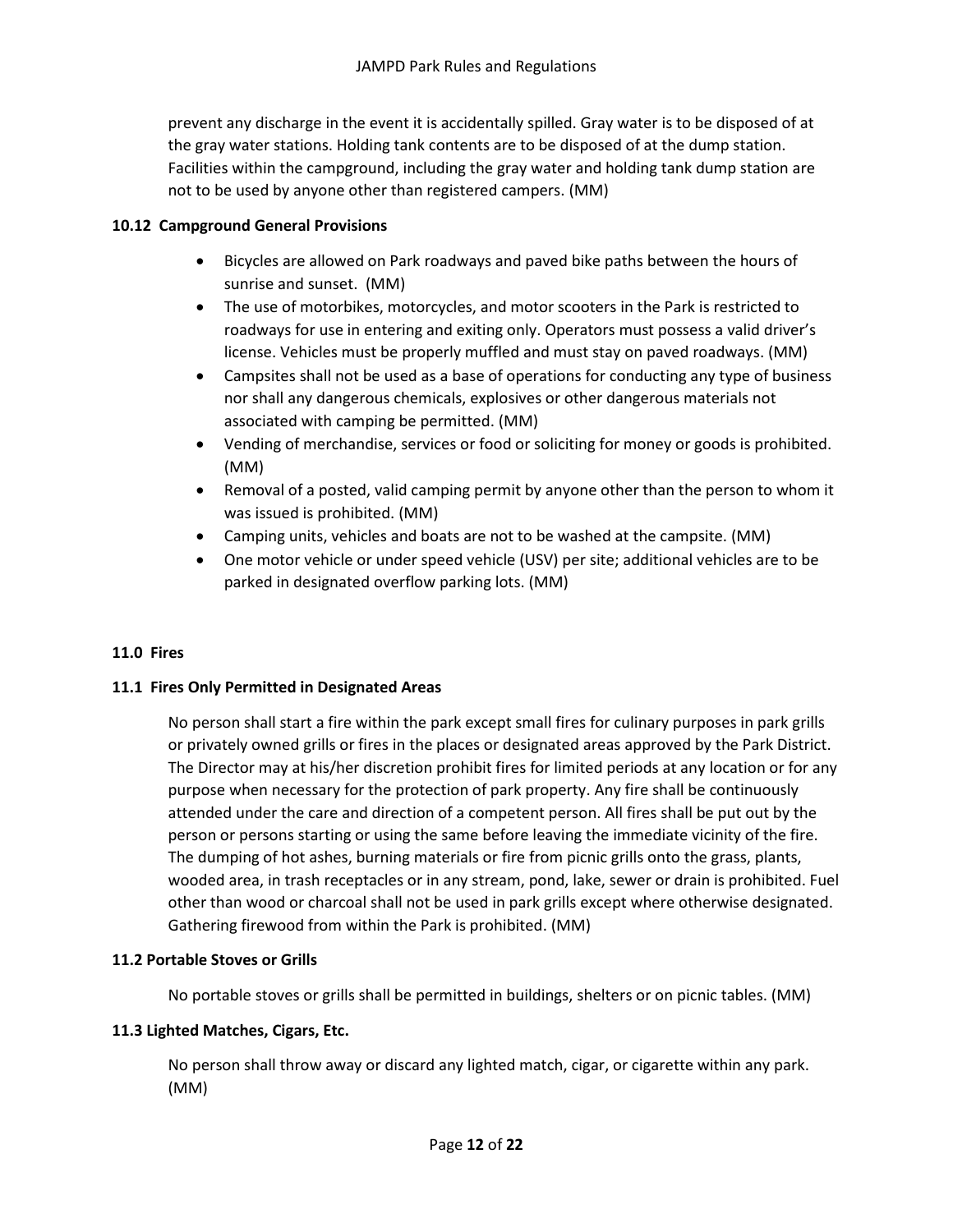# **12.0 Ottawa Metro Park Swimming Beach Regulations**

### **12.1 Swimming During Designated Hours Only**

Swimming is permitted at the Ottawa Metro Park Beach only during designated hours and while lifeguards are on duty. (MM)

### **12.2 Smoking**

Smoking is prohibited except for in designated areas only. (MM)

### **12.3 Food/Beverages**

Food and beverages are limited to areas designated and not permitted in the water or on the sand beach area. (MM)

#### **12.4 Age Guidelines**

Children under 9 years old must be accompanied by a person 16 years or older. (MM)

#### **12.5 Glass/Metal Containers**

Glass or metal containers are not permitted within the beach area. (MM)

#### **12.6 Pets**

Pets are not permitted on or within the Beach area. (MM)

### **12.7 Conduct**

Vulgar language, rough play, disorderly conduct, running in building or on sidewalks, swimming past outside buoy lines, persons having any contagious disease, throwing of sand, stones, etc. and disobeying orders given by lifeguards and/or rangers are cause for removal from the beach and/or citation to court. (MM)

#### **12.8 Toys**

Look-alike toy guns and squirt guns are prohibited. Inflatable toys are prohibited (MM)

# **12.9 Cooking**

Grills and other cooking devices are prohibited on the beach. (MM)

#### **12.10 Swimming Attire**

Cut off shorts, athletic shorts, or other attire not designed specifically for swimming are prohibited. Shorts must be tied at the waist. Topless and/or nude bathing is prohibited. (MM)

### **12.11 Rain Checks/Refunds**

There are no refunds or "rain checks" given in the event of foul weather and/or other necessity to close the beach, either for the day or temporarily.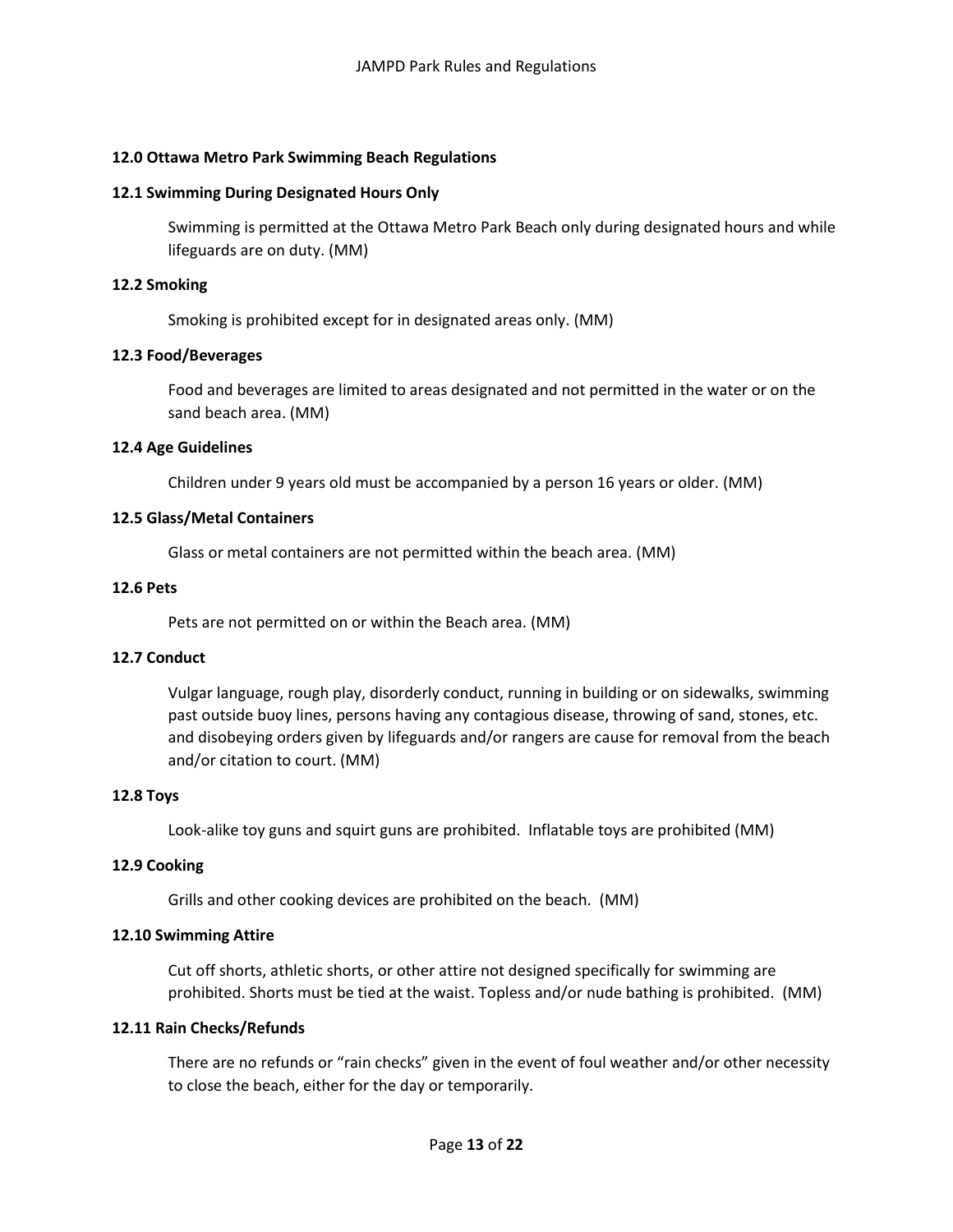### **12.12 Maximum Capacity**

There is a maximum capacity of 500 patrons on the beach at any given time.

### **12.13 Flotation Devices**

The use of life rafts, inner tubes and like objects not approved by the US Coast Guard, US Red Cross Water Safety Council and the State of Ohio are prohibited on any waterways owned or under control of the Johnny Appleseed Metropolitan Park District. (MM)

### **13.0 Swimming/Wading**

#### **13.1 Swimming and Wading Prohibited**

Swimming or wading in park district waterways is prohibited, except at the Ottawa Metro Park Swimming Beach when opened with lifeguards on duty. (MM)

#### **14.0 Aquatic Gear**

#### **14.1 Use of aquatic sporting equipment prohibited.**

Scuba diving gear and similar aquatic equipment are prohibited on any waters controlled by the Johnny Appleseed Metropolitan District unless a special permit is obtained through the Park District. (MM)

#### **15.0 Boating Regulations**

### **The following regulations shall govern the use of boats on Lima Lake Reservoir:**

#### **15.1 Boat Registrations**

No private boat shall be operated upon any waterways owned or under control of the Johnny Appleseed Metropolitan Park District that are not properly registered with State of residency. All registered boats that are permitted to be operated on any waterways owned or under control of the Park District shall be propelled by a person or persons or by electric trolling motor. The use of gasoline motors is prohibited. (MM)

### **15.2 Boating Safety**

No boats shall be operated on any waterways owned or under control of the Johnny Appleseed Metropolitan Park District that do not meet the safety standards or carry safety equipment (life jackets, signal flag, etc.) for watercraft. Boat trailers must be parked in designated areas and exit as indicated. (MM)

#### **15.3 Launching**

All watercraft shall be launched and/or landed at the boat ramp except in emergencies. (MM)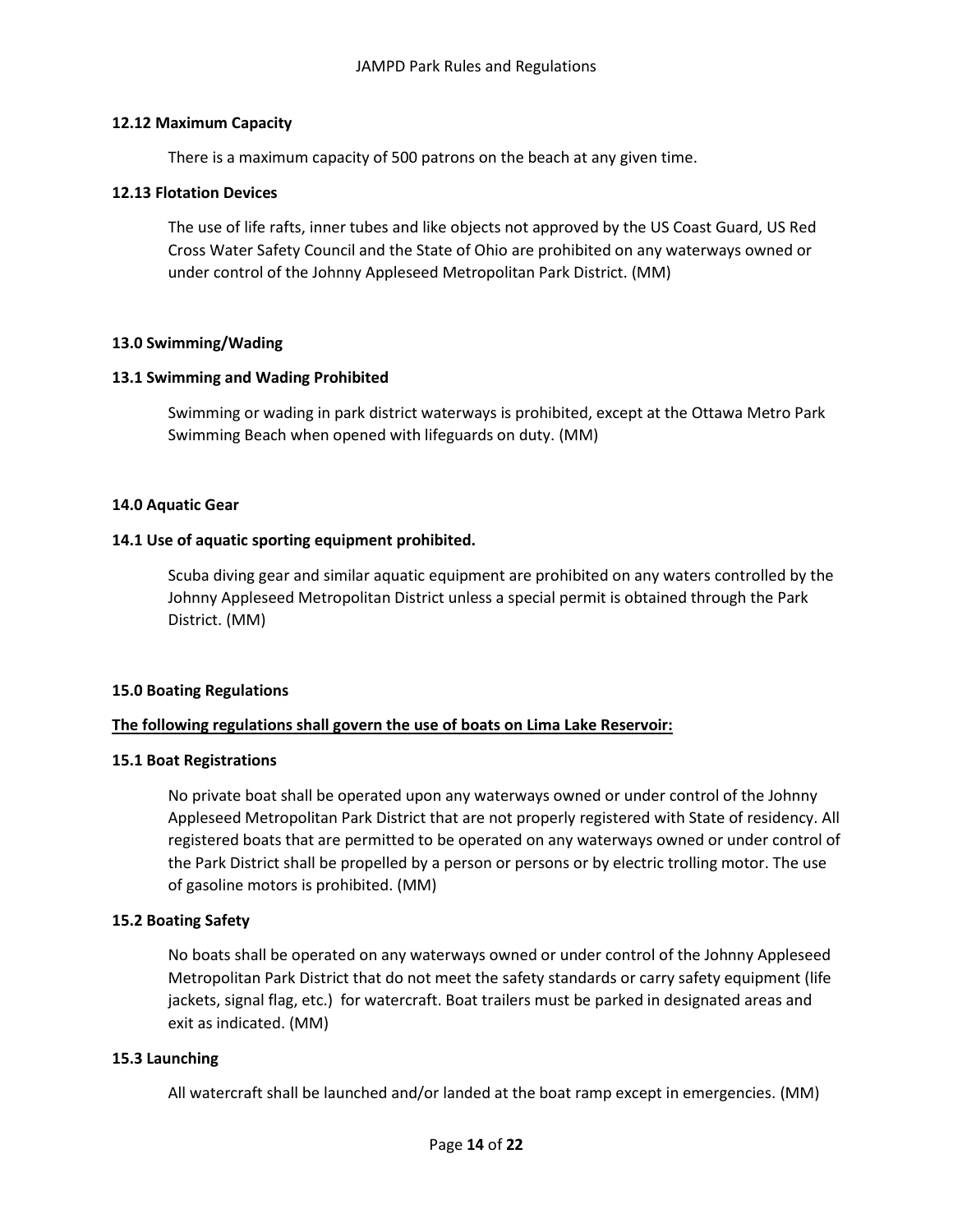### **15.4 Automobile Occupancy**

When a boat is launched from an automobile-drawn trailer, only the driver may occupy the automobile during the launching operation. (MM)

### **15.5 Sailboats**

All sailboats shall be operated in a prudent manner so as to avoid capsizing and, in the event a sailboat is capsized, the operator shall right it as soon as possible and return to the interior of the craft immediately. If it is apparent that a boat is being purposely capsized to provide a pretext for swimming, the operator will be ordered off the reservoir and cited for violation of these regulations. (MM)

# **15.6 Officer Compliance**

Upon receiving a command or request from any law enforcement officer, the operator or occupants of any watercraft shall immediately comply with such command or request. (MM)

# **15.7 Other Waters**

No boat, life raft, or like object shall be operated upon any lake, pond, or other body of water in a Park, with the exception of Lima Lake Reservoir and navigable waterways of the State of Ohio without express written permission of the Director of the Park District. (MM)

### **16.0 Power Models**

# **16.1 Power Toy Permits**

Gas engine, electric motor, or solid fuel powered cars, trucks, airplanes, helicopters, rockets, boats, sirens, drones, or other noise making devices are not permitted to be operated within the confines of the Park except by written permit of the Johnny Appleseed Metropolitan Park District Director or his/her agents for certain limited occasions in a safe guarded area. (MM)

# **17.0 Sledding and Skating Regulations**

# **17.1 Sledding and Skating Only**

No person shall sled ride or ice skate within the park except in areas designated by the Johnny Appleseed Metropolitan Park District. (MM)

# **18.0 Metal Detectors**

### **18.1 Use of Metal Detectors**

No person shall use a metal detector within the Park District without a permit obtained from the office of the Johnny Appleseed Metropolitan Park District. (MM)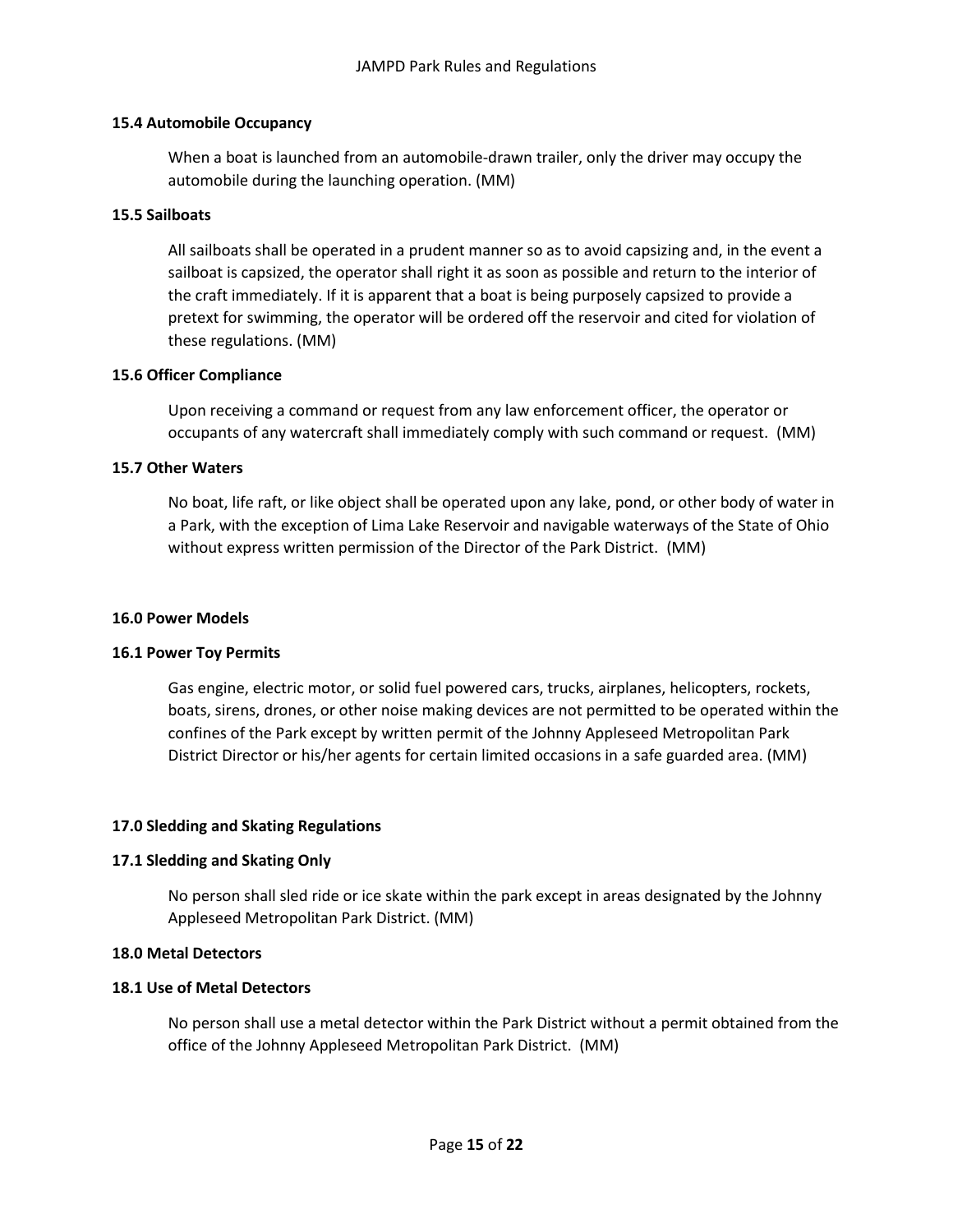# **19.0 Alcohol and Drugs: Refer to ORC (2925.11)**

# **19.1 Use, Possession or Supply of Alcohol and Illegal Drugs**

No person, within or adjacent to the Park may possess, use, administer, receive, or make available to himself or any person, or animal, any alcoholic beverages, intoxicating liquors, drugs, narcotics, marijuana, opiates, toluene, ethers, intoxicating or hallucinatory substances, vapors, or products, as defined by the State of Ohio Revised Code and the Federal law pertaining to narcotics, nor shall any person enter or remain within the Park under the influence of the same. (MM)

# **19.2 Illegal Cultivation of Marijuana**

No person shall knowingly cultivate marijuana within the confines of the Park District. (MM)

# **19.3 Drug Paraphernalia/Drug Abuse Instruments**

No person shall possess "drug paraphernalia" and/or "drug abuse instruments" which includes but shall not be limited to equipment, products or material of any kind that is used by the offender, intended to be used by the offender for use or designed for use, in propagating, cultivating, growing, harvesting, manufacturing, compounding, converting, producing, processing, preparing, testing, analyzing, packaging, re-packaging, storing, containing, concealing, injecting, ingesting, inhaling or otherwise introducing into the human body a controlled substance. Drug paraphernalia shall be defined and the penalties for possession of paraphernalia shall be defined as the definition and penalties in the Ohio Revised Code Section 2925.14, as thereafter amended. Drug abuse instruments shall be defined and the penalties for possession of such shall be defined as the definition and penalties in the Ohio Revised Code Section 2925.12, as thereafter amended. (MM)

# **20.0 Park Ranger Assistance**

### **20.1 Failure to Aid Park Ranger**

No person shall fail or refuse to aid a Park Ranger or other law enforcement officer when called upon for assistance in preventing or halting the commission of an offense or in apprehending or detaining an offender when such aid can be given without a substantial risk of physical harm to the person giving it. (MM) (ORC 2921.23)

# **21.0 Sex Offenses. Refer to ORC (2907)**

# **21.1 Public Indecency**

(a) No person shall recklessly do any of the following within the Johnny Appleseed Metropolitan Park District under circumstances in which his or her conduct is likely to be viewed by and affront others; 1. Expose the person's private parts, or engage in sexual conduct or masturbation; 2. Engage in conduct which to an ordinary observer would appear to be sexual conduct or masturbation. (MM)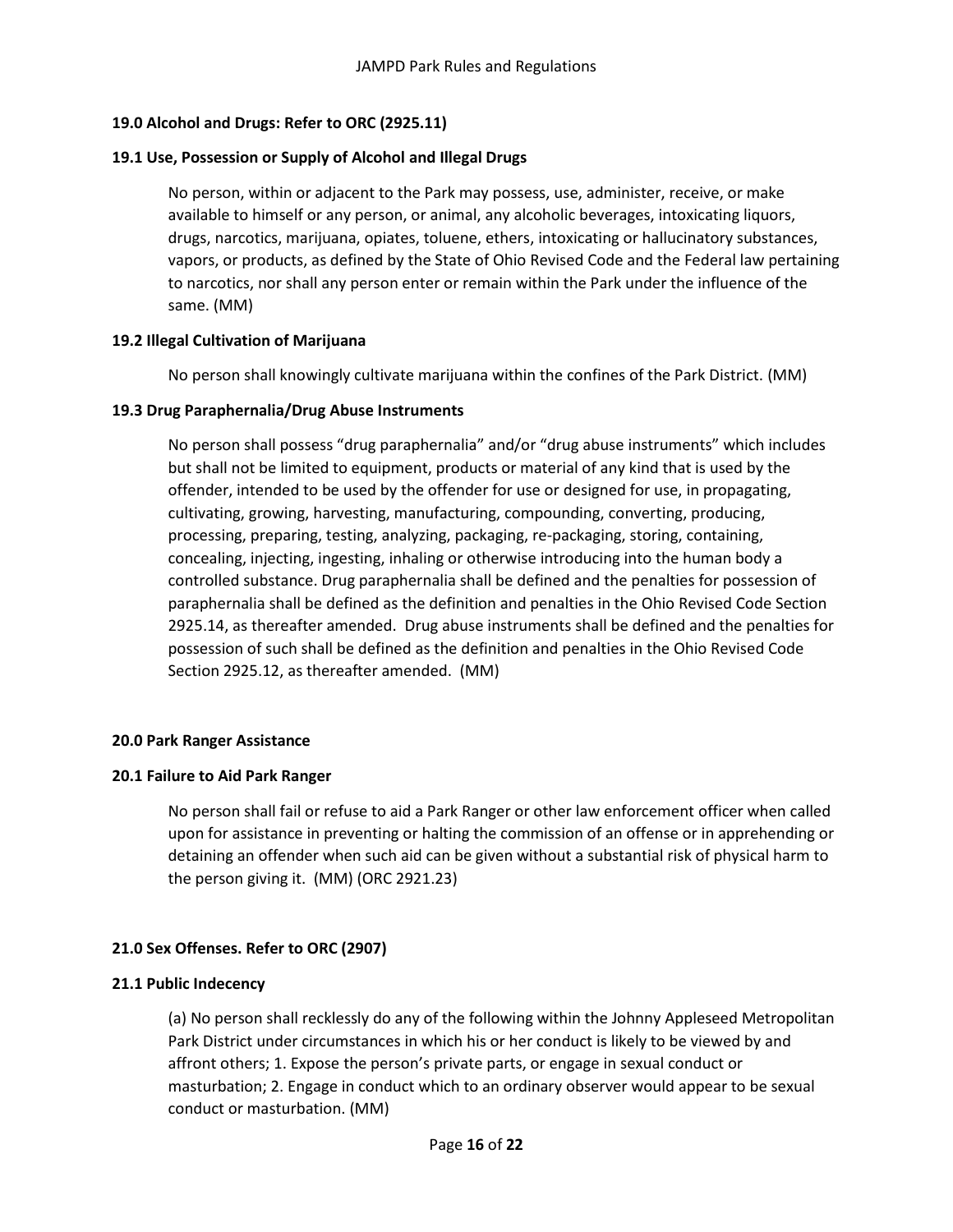# **21.2 Voyeurism. Refer to ORC (2907.08)**

(a) No person within the Park, for the purpose of sexually arousing or gratifying himself or herself, shall commit trespass or otherwise surreptitiously invade the privacy of another, to spy or eavesdrop upon another. (MM)

# **21.3 Soliciting. Refer to ORC (2907.23)**

No person shall solicit or attempt to solicit another to engage in an act of sex perversion or solicit or ask anyone to commit, perform, or engage in any lewd, lascivious, obscene, or indecent act or behavior within the Park. (MM)

### **21.4 Sexual activity**

No person while in the Park shall engage in "sexual activity", "sexual conduct", or "sexual contact". (MM)

(a) "Sexual activity" means sexual conduct or sexual contact or both.

(b) "Sexual conduct" means vaginal intercourse between a male and female, and anal intercourse, fellatio, and cunnilingus between persons regardless of sex. Penetration, however slight, is sufficient to complete vaginal or anal intercourse.

(c) "Sexual contact" means any touching of an erogenous zone of another, including without limitation the thigh, genitals, buttock, pubic region, or, if such person is a female, a breast, for the purpose of sexually arousing or gratifying either person.

# **22.0 Disorderly Conduct**

# **22.1 Disorderly Conduct. Refer to ORC (2917.11)**

No person shall recklessly cause inconvenience, annoyance, or alarm to another, by doing any of the following while within the Park:

(a) Engaging in fighting, in threatening harm to persons or property, or in violent or turbulent behavior;

(b) Making unreasonable noise or offensively coarse utterance, gesture or display, or communicating unwarranted and grossly abusive language to any person;

(c) Insulting, taunting, or challenging another, under circumstances in which such conduct is likely to provoke a violent response;

(d) Hindering or preventing the movement of persons on a public street, road, highway, or rightof-way, or to, from, within, or upon public or private property, so as to interfere with the rights of others, and by any act which serves no lawful and reasonable purpose of the offender;

(e) Creating a condition which is physically offensive to persons or which presents a risk of physical harm to persons or property, by any act, which serves no lawful and reasonable purpose of the offender. (MM)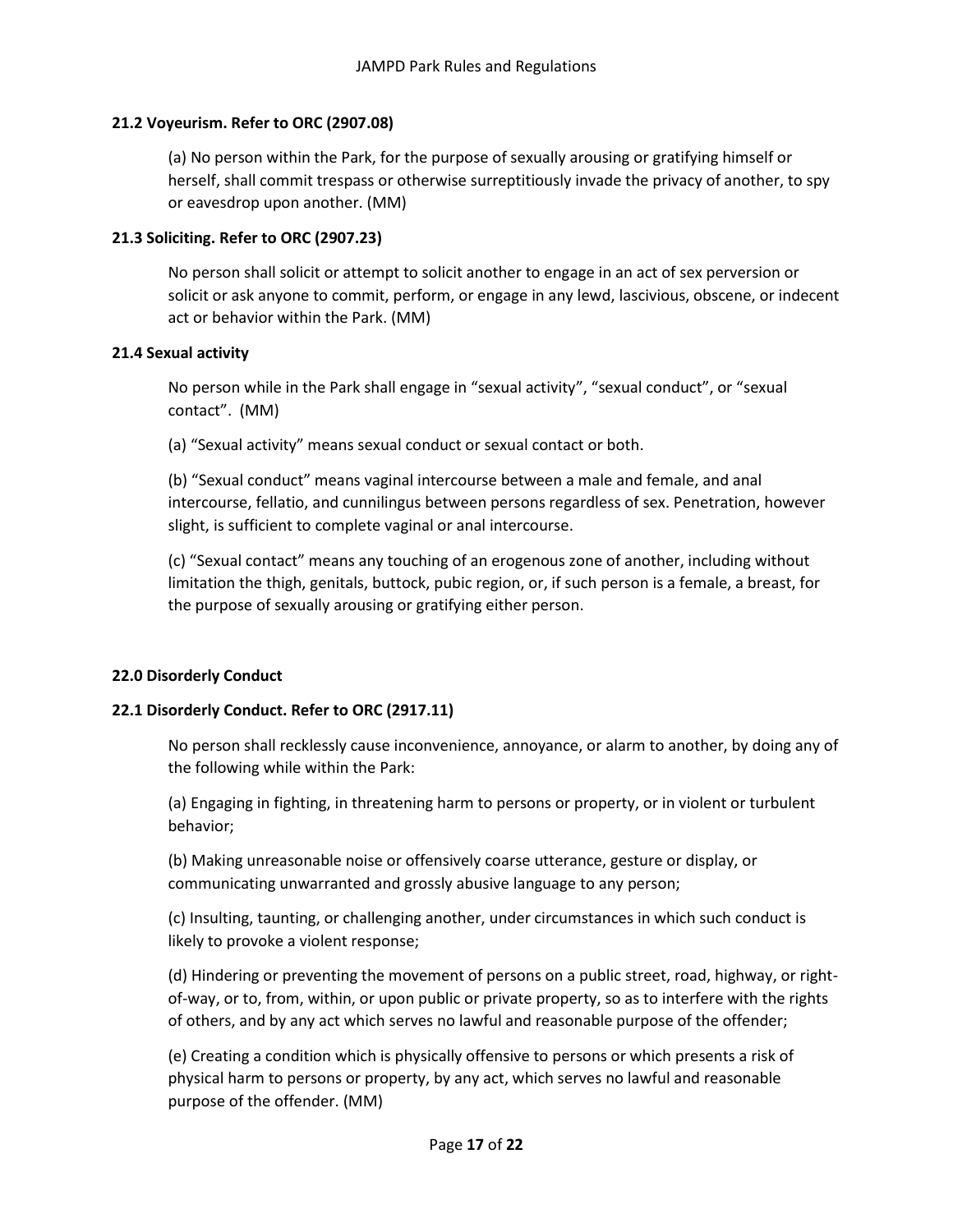### **22.2 Unnecessary noises**

No person shall indulge either by word or act in any noisy, boisterous, disorderly or loud conduct or in any manner disturb the peace and good order of others in and upon Park grounds.

The following acts, among others, are hereby declared to be loud, disturbing and detrimental, and in violation of this section but such enumeration shall not be deemed to be exclusive:

(a) The sounding of any bell, horn or other signal or warning device on any automobile, motorcycle, bus, truck, tractor or other motor vehicle, except as a danger or warning signal, but any horn, bell or other signal or warning device, as a danger or warning signal shall not be unreasonably loud or harsh or continued for an unnecessary length of time.

(b) The use of any automobile, motorcycle, bus, truck, tractor or other motor vehicle so out of repair, loaded, or operated as to cause or create disturbing and unnecessary grating, grinding, rattling, thumping, rumbling or other noise.

(c) The use of any drum, loudspeaker, or other instrument or device for the purpose of attracting attention by noise to any performance, show, sale or display of merchandise, or for any other purpose, excepting only the use of devices by police, firemen, or Rangers in the performance of official duties, without a permit from the Johnny Appleseed Metropolitan Park District. (MM) (ORC 2917.11).

# **22.3 Failure to Obey**

No person shall fail or refuse to comply with any reasonable order relating to the regulation, direction or control of traffic, or to any other order given by any Park Ranger, Employee, Law Enforcement Officer, or Agency of the Board, or willfully resist, obstruct or abuse any Park Ranger or Law Enforcement Officer, Employee, or Agent of the Board. (MM)

# **23.0 Games of Chance**

# **23.1 Games of Chance**

No person shall play at games of chance within the confines of the Johnny Appleseed Metropolitan Park District. (MM)

### **24.0 Motor Vehicles**

### **24.1 Purposes of way**

No person shall use any portion of the Park for purposes of way except drives, roadways, paths, walks, and trails established for such purposes. No person shall make entrance to the Park except by the established ways. (MM)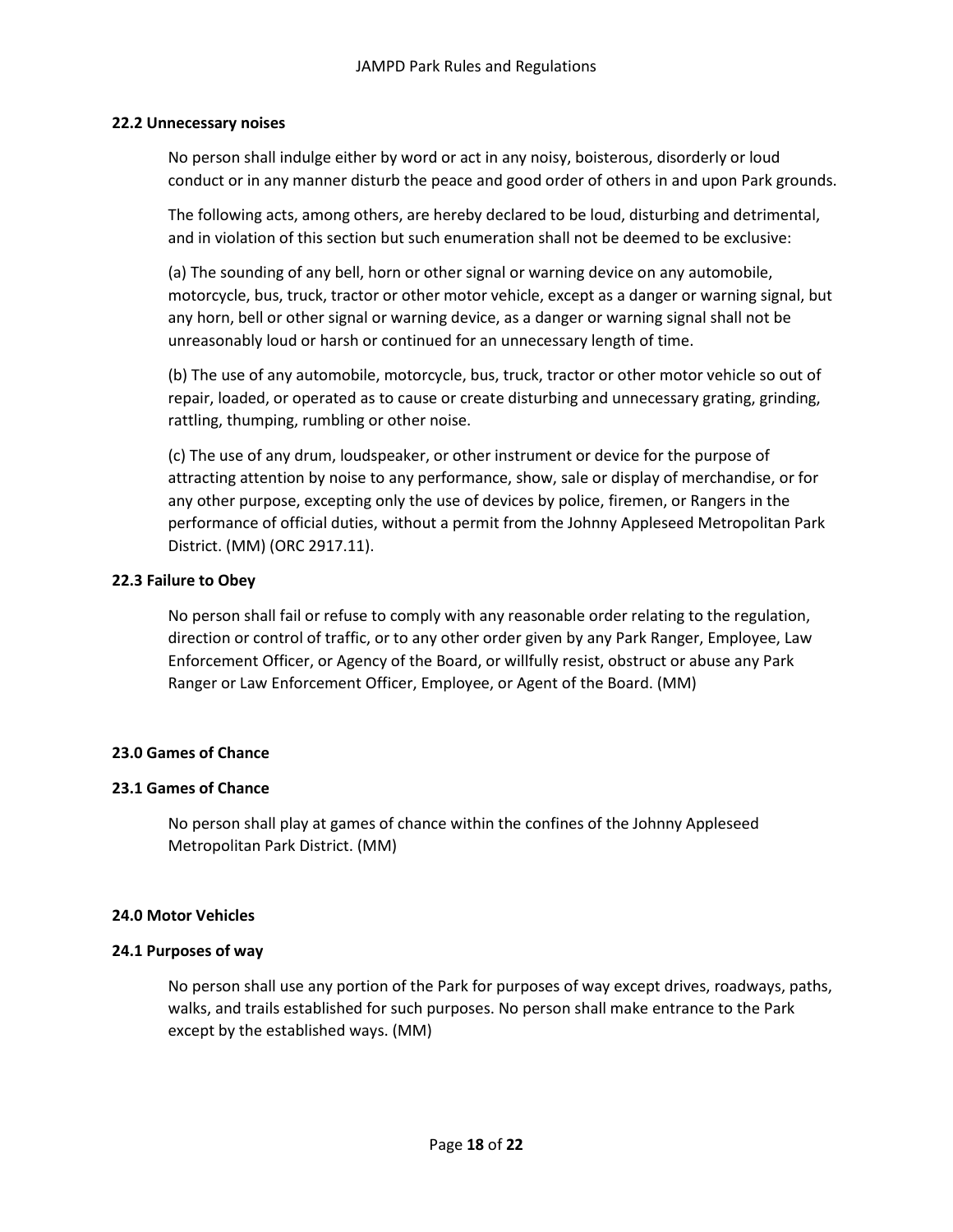# **24.2 Purposes of way - Self-propelled, animal-drawn or human propelled vehicles.**

No person shall operate or cause to operate a motor vehicle, any type of self-propelled vehicle or any vehicle which is moved by animal or human power over or upon any foot path, bridle path, natural area, yard, grass, or other area not specifically intended for vehicle travel within the Park District. (MM)

### **24.3 Driving on closed roads or drives**

No person shall drive upon or along any Park road or drive which has been closed and posted with appropriate signs or barricades. The Director shall have authority to order roads or drives closed during the process of construction, reconstruction, or repairs, or when, on the basis of engineering investigation, weather conditions render travel either unsafe or unduly destructive of the road. (MM)

# **24.4 Speed limit**

No person shall drive or propel or cause to be driven or be propelled along or over any road or drive within the Park, any vehicle at a greater rate of speed than (15) miles per hour or at a greater speed than will permit him to bring it to a stop within the assured clear distance ahead. (MM)

### **24.5 Reduced speed limits**

Whenever the Director shall determine, upon the basis of an engineering and traffic investigation, that the speed of (15) miles per hour is greater than is reasonable or safe under the conditions found to exist at any intersection, playground, picnic area, or other place upon any part of the roads or drives within the Park, said Director shall determine and declare a reasonable and safe prima facie speed limit threat, which declaration and determination so made shall be effective when appropriate signs giving notice thereof are erected at such intersections, playgrounds, picnic areas, and other places upon said Park roads or drives. (MM)

### **24.6 Trucks**

Except by authority of special permit granted by the Director, no person shall drive or operate a truck, tractor, or vehicle designed and used for the transportation of goods and material either loaded or empty, over any road or drive within any Park, park reservation, or parkway. (MM)

### **24.7 One-way Roads**

No person shall drive a vehicle on a road or path in a Park in a direction other than the direction indicated by signs designating such road or path a one-way road. (MM)

### **24.8 Snowmobiles and All-Purpose Vehicles**

No person shall operate a snowmobile or all-purpose vehicle within the Johnny Appleseed Metropolitan Park District. (MM)

### **24.9 Safety and Load Limits**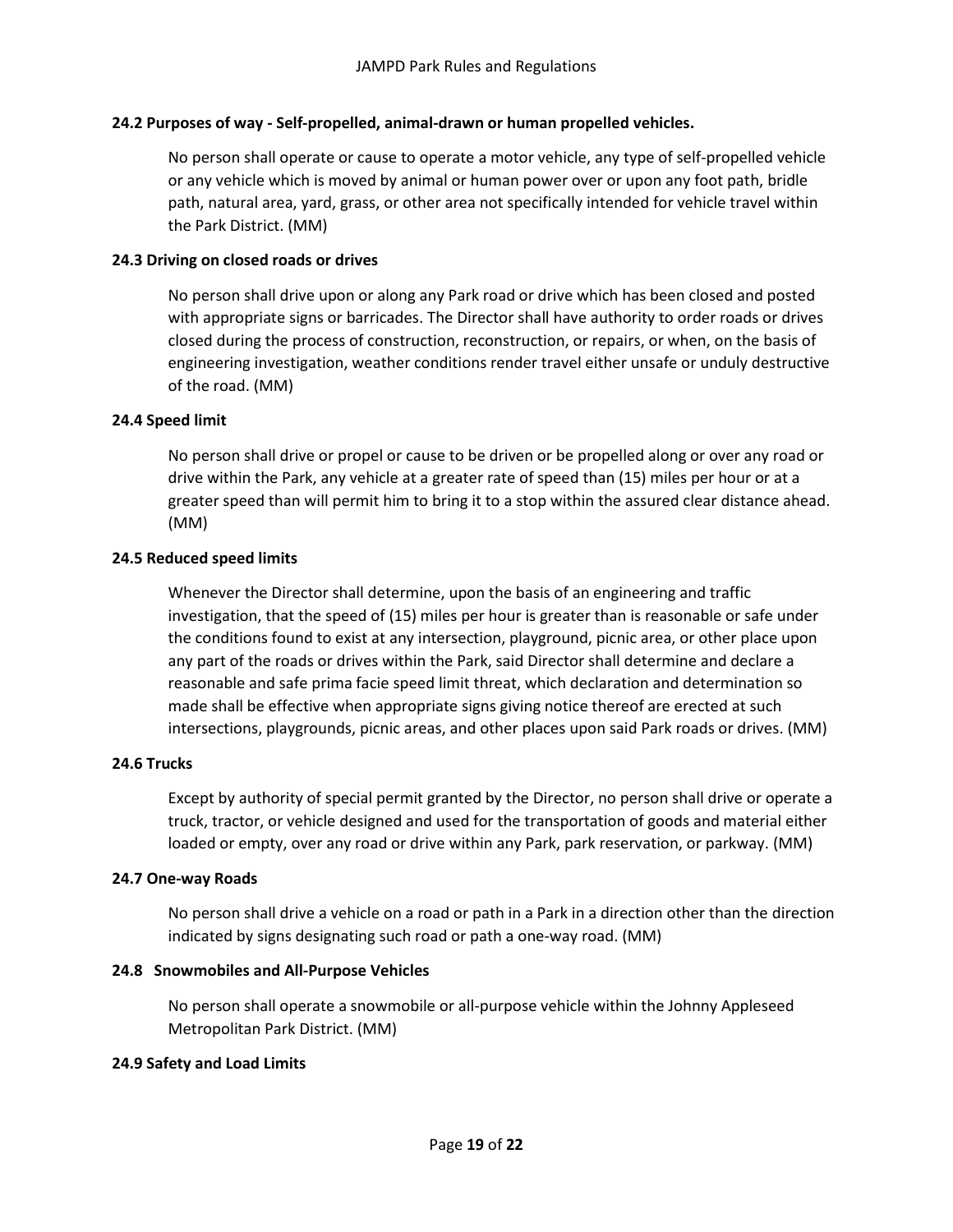No person shall operate a vehicle in a Park when such vehicle fails to comply with the equipment and load restrictions contained in the Ohio Revised Code, as now in effect or hereinafter amended. (MM)

# **24.10 Under speed vehicles/golf carts requirements:**

All under speed vehicles which includes golf carts will follow Ohio Revised Code. Requires A valid driver's license is required for any operation of a motor vehicle on public or private property – ORC 4507.21A(1) and 4510.12A(1)

The following rules apply: (MM)

- Must show proof of insurance. (ORC 4509.101A(1))
- Must be equipped with rear taillights (only one required). (ORC 4513.05)
- Must have illuminated license plate and make license plate legible from a distance of 50 feet. (ORC 4513.05)
- Must have one working brake light. (ORC 4513.071)
- Must have two working headlights. (ORC4513.04)
- Must have a horn. (ORC 4513.21)
- Must have a windshield (glass or safety glass). (ORC 4513.24)
- Must have directional signals. (ORC 4513.261)
- Must display in plain view on the rear of the vehicle a valid state issued license plate. (ORC 4503.21)
- Once licensed, golf carts and other Under Speed Vehicles (USV) may only be operated on public streets in unincorporated areas. They may not be operated unless the incorporated areas have an ordinance allowing their use on public streets. They also may not be operated on any public street or highway where the speed posted speed limit is higher than 35mph.
- No more than two people per golf cart.
- Parking on grass is prohibited.
- Observe all park rules and posted speed limits**.**
- Golf carts and other Under Speed Vehicles (USV) may only be operated on park roads and are prohibited from being operated on any trail that is designated for pedestrian and bicycle use

### **24.11 Reckless Operation**

No person shall operate a vehicle on any drive or road in the Parks in a reckless manner or without due regard for the safety and the rights of pedestrians and drivers and occupants of all other vehicles so as to endanger the life, limb, or property of any person while in the lawful use of said Park drives, roadways, or parking areas. (MM)

### **24.12 Driving without License Plates**

No person who is the owner or operator of a motor vehicle shall operate, cause or permit such motor vehicle to be operated with the Parks unless such vehicle displays the distinctive number and registration marks of license plates, legally issued for the current year, securely fastened to the vehicle. (MM)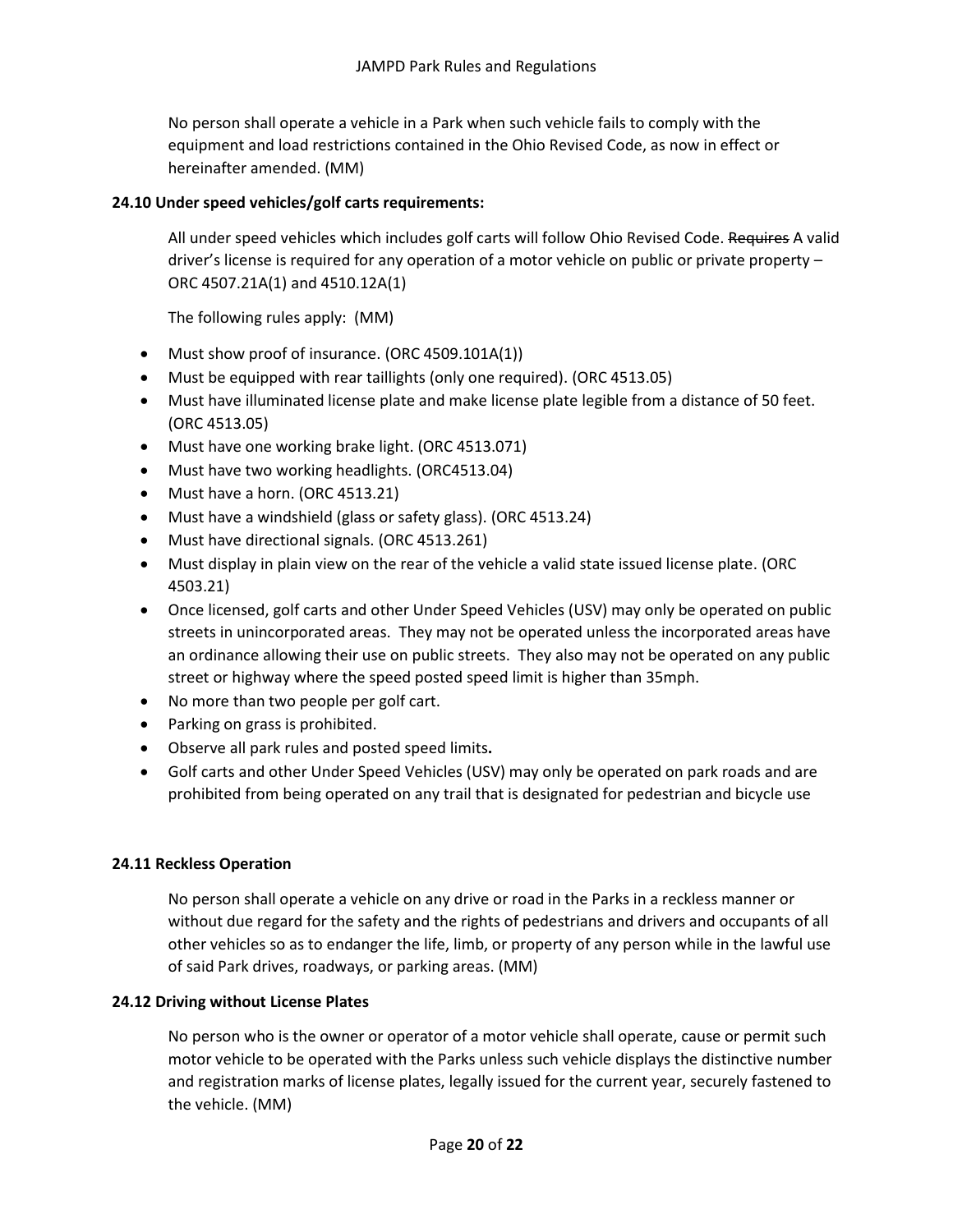# **24.13 Parking**

No person shall park or store any motor vehicle, bicycle, wagon, trailer, or other vehicle within any traveled roadway in the park or at a location where posted signs prohibit parking upon any sod, gravel, or other surface not specifically designated as a "parking area" except in an emergency before, during or after the posted park operating hours. Any motor vehicle, bicycle, wagon, trailer, or other vehicle that has been left on Park property for greater than 72 hours shall be towed at the owner expense (with the exception of camping units parked at the Ottawa Metro Park Campground with proper registration). All types of vehicles shall be parked within designated marked spaces where such spaces are provided. No person shall leave any motor vehicle unattended without first stopping the engine. No person shall park a motor vehicle that has expired license registration. (MM if 1st offense w/in 1 year; 2nd or more predicated or traffic offense w/in 1 year cite under ORC 4511.66 / 4511.66.1 / 4511.68 / 4511.69)

# **24.14 Operation of Non-Registered Vehicles**

No person shall operate a vehicle in a Park a go-kart, mini-bike, or any other type of motor vehicle which is not customarily registered with the Department of Motor Vehicles of the State of Ohio. (MM)

# **24.15 Impounding Vehicles**

Upon finding a vehicle parked in violation of the Rules and Regulation of the Park District, a Park Ranger may remove such vehicle or cause the same to be removed to a location, in or outside of a park, where the same may be kept until the owner or his authorized representative obtains an order from the Chief Ranger releasing such vehicle to the owner thereof or his authorized representative. (MM)

# **24.16 Stop Signs and other Traffic Control Devices**

All public highways, crossings, or intersecting park roads or drives and all park roads and drives are declared to be through highways or through park roads and drives, as the cases may be, and shall be posted with stop signs or with an overhead red/green traffic signal. All operators of vehicles or motor vehicles shall stop at all posted stop signs or when electronic signal is indicating the color red. Pedestrians and others shall obey all traffic control devices as posted. (MM if 1st offense w/in 1 year; 2nd or more predicated or traffic offense w/in 1 year- cite under ORC 4511.12)

### **24.17 Handicapped Parking**

No person shall stop, stand or park any motor vehicle at special parking locations provided for the handicapped within the park. Motor vehicles using handicapped parking areas must display the handicapped placard in the window or handicapped symbol on the license plate. (MM) (ORC 4511.69F)